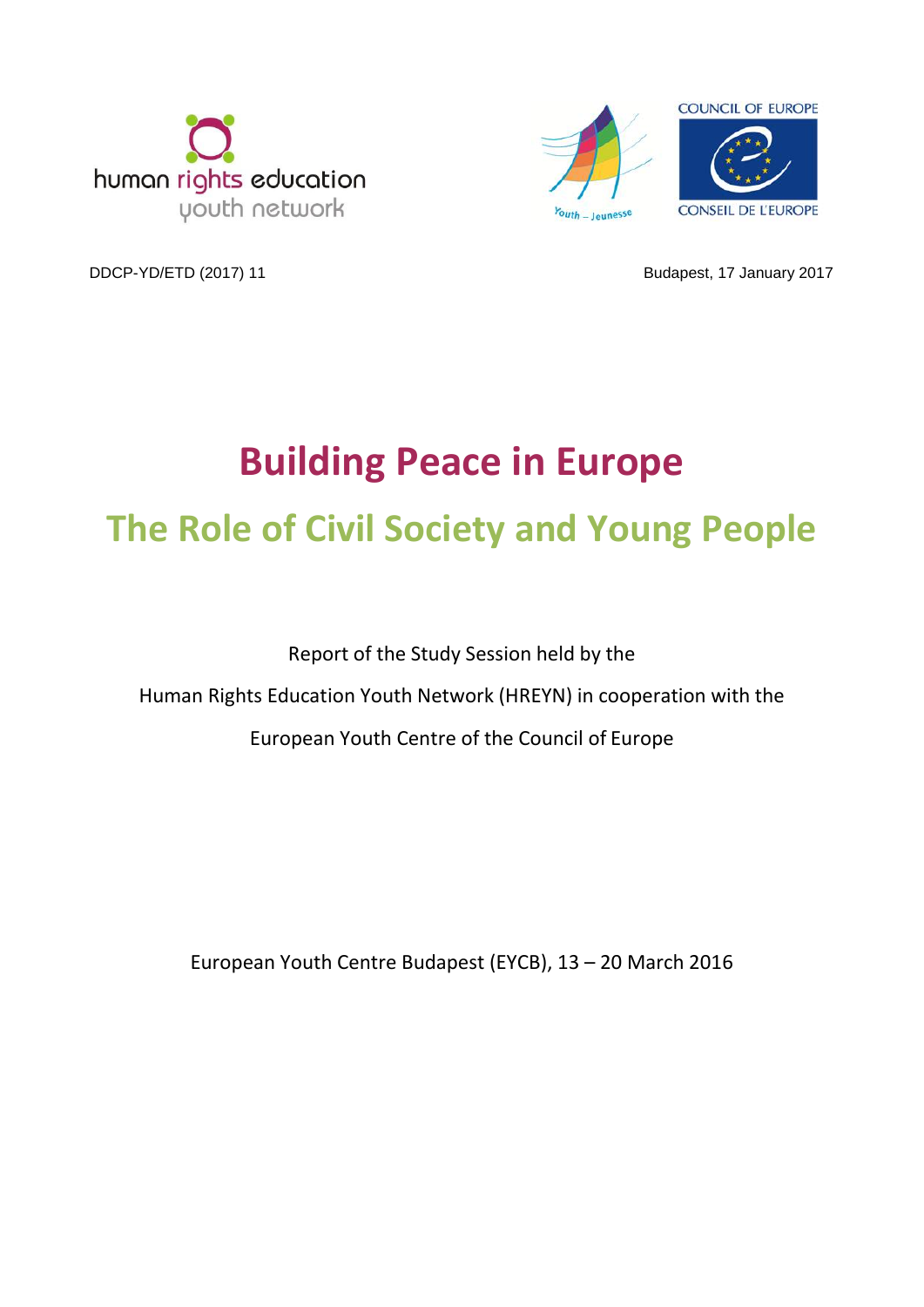Any opinions, findings or conclusions expressed in this report are those of the authors and do not necessarily reflect the views of the Council of Europe.

### **Produced by**

Sónia Breda: Course Director (HREYN Vice-President and Co-Founder)

Maxim Burmitskiy: Trainer/ Facilitator (HREYN Member and Co-Founder)

Lela Bernátová: Trainer/ Facilitator (Member of DRONI)

With contributions of Giorgi Kikalishvili (Member of DRONI and Co-Founder) and Emilia Astore (HREYN President and Co-Founder)

### **Revised by**

Tatevik Margaryan: External Education Advisor, Trainers Pool of the Council of Europe

### **Contacts**

Human Rights Education Youth Network (HREYN)

Address: Calle Mariano Ruiz Funes, 18, Bajo, 30007, Murcia, Spain

Email: info@hre-youth.net

Website: http://www.hre-youth.net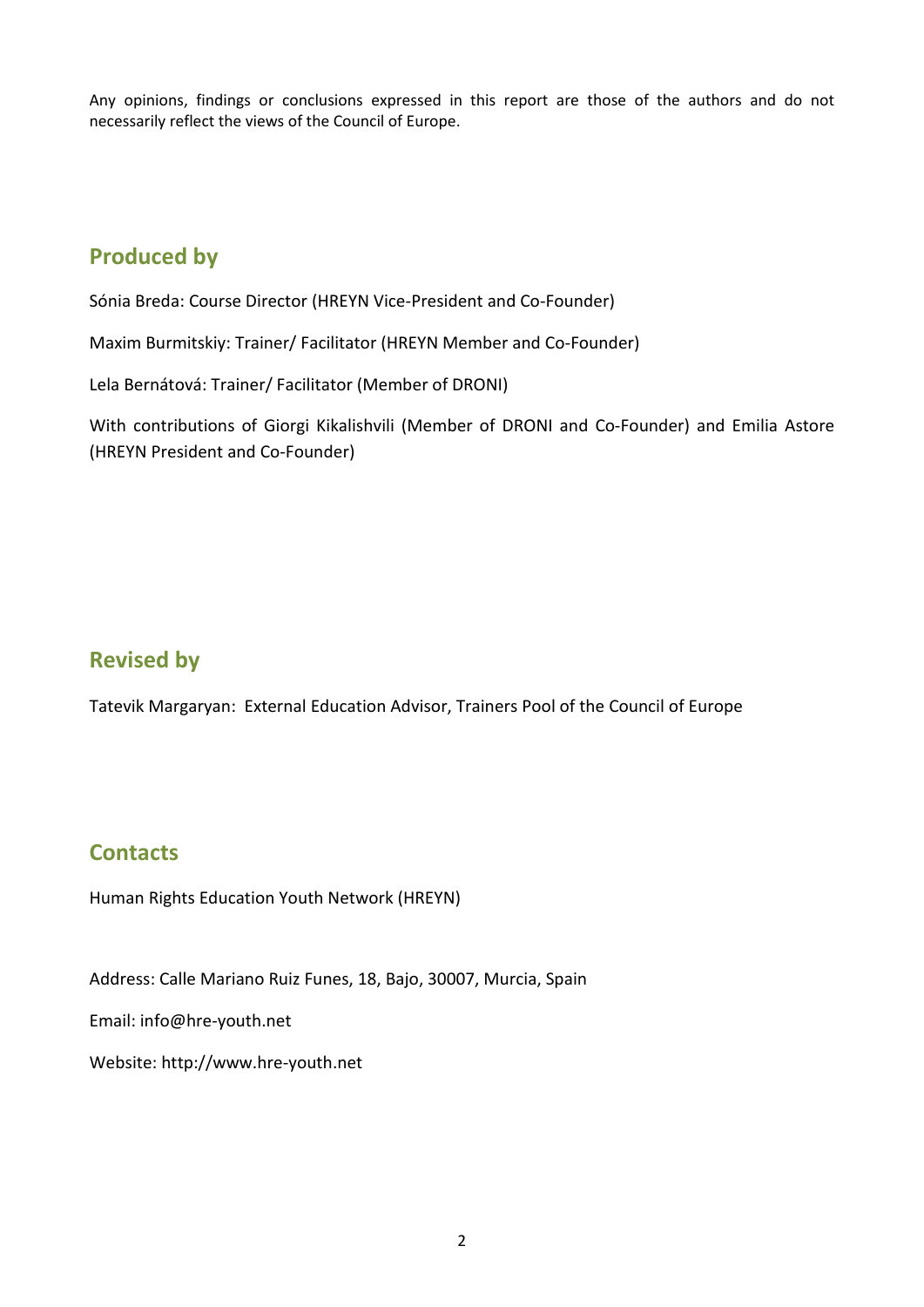# **Table of Contents**

| <b>EXECUTIVE SUMMARY</b>                       | 4  |
|------------------------------------------------|----|
| <b>WHO WE ARE</b>                              | 5  |
| THE STUDY SESSION                              | 6  |
| <b>INTRODUCTION TO CONFLICT &amp; VIOLENCE</b> | 9  |
| <b>DEALING WITH CONFLICTS</b>                  | 13 |
| <b>COMPETENCES OF NONVIOLENT ACTIVISTS</b>     | 14 |
| <b>WHAT CAN WE DO</b>                          | 19 |
| <b>CONCLUSIONS</b>                             | 19 |
| <b>USEFUL MATERIALS AND LINKS</b>              | 21 |
| PROFILES OF THE INVITED EXPERTS                | 22 |
| <b>LIST OF PARTICIPANTS</b>                    | 23 |
| <b>PREPARATORY TEAM</b>                        | 24 |
| <b>PROGRAMME</b>                               | 25 |
| <b>FINAL NOTE</b>                              | 28 |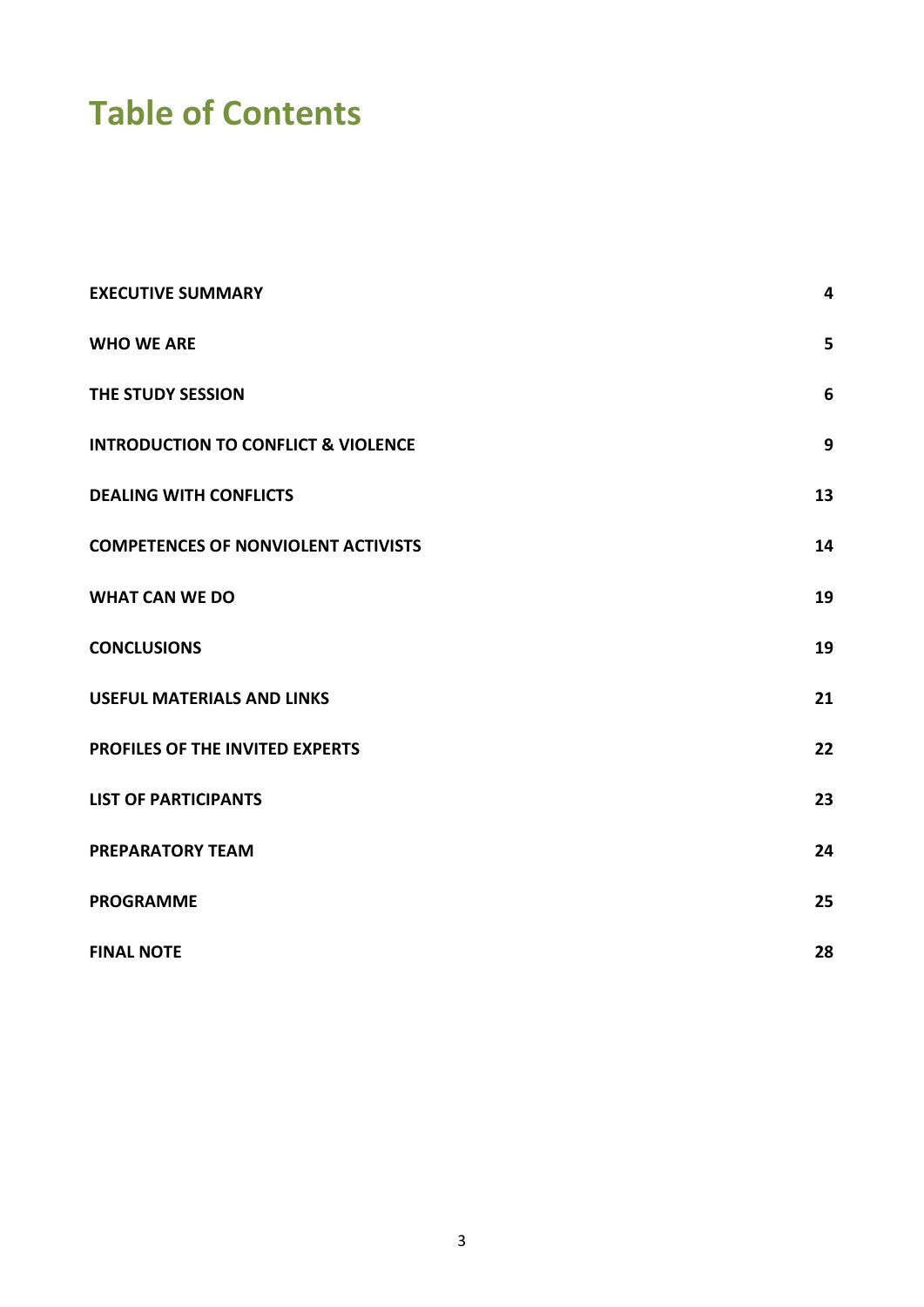### **Executive summary**

The Study Session **"Building Peace in Europe - The Role of Civil Society and Young People"** organized by the Human Rights Education Youth Network (HREYN) in cooperation with the European Youth Centre Budapest of the Council of Europe took place on March 13-20, 2016.

The idea of this study session dates back in previous activities and meetings of the network where trainers, educators, youth workers and human rights activists across Europe shared the common need of developing their competences in dealing with human rights issues in conflict areas.

The program included a combination of methods based on the principles of non-formal education exploring the main concepts of peace building, conflict transformation and non-violence, analytical tools for conflicts, focusing on conflicts in Eastern Europe and Caucasus, exchange of practices and peace building initiatives of civil society, developing new partnerships and projects for peace building through human rights education with young people.

**This report** illustrates the activity background, aims and objectives, main program elements, the issues, discussions and tools used to assess competences of participants in conflict management and analyse recent conflicts in Europe today, as well as the main outcomes and follow-up actions developed during and right after the study session.

A video report of the study session was produced and is available in the website of HREYN [www.hre](http://www.hre-youth.net/)[youth.net](http://www.hre-youth.net/)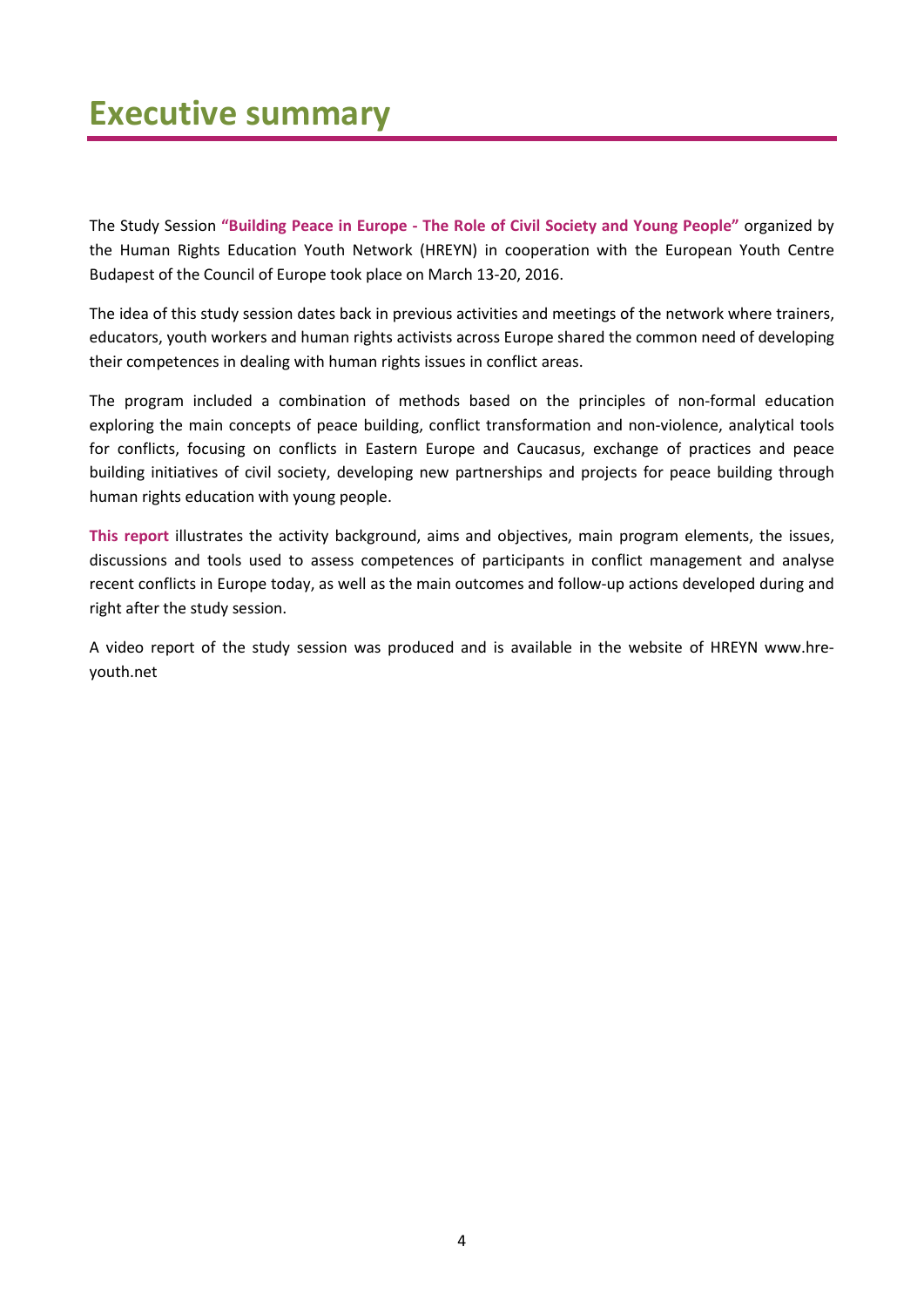**Human Rights Education Youth Network (HREYN)** is an international independent non-governmental human rights education (HRE) organisation composed of a **network** of educators, trainers, activists, youth workers, youth leaders, researchers, either volunteers or professionals, committed to promoting human rights education and the protection of human rights (HR). The member organisations of the network focus on empowering young people to act as human rights defenders.

Overall, HREYN has the **mission** to work for the recognition and the development of Human Rights Education as an essential instrument to foster Human Rights.

HREYN understands that human rights education has the power to diminish the level of human rights violations and to empower young people to exercise, enjoy and defend their rights. This implies the translation of values and attitudes developed through human rights education into daily behaviours, but also the competence to use various tools and instruments for defence of human rights, often associated with activism.

The overall **aim** of the network is to contribute to the development of human rights education with young people to promote mutual understanding, peace, friendship, respect for human dignity and human rights, non-violence and non-discrimination and act against persistent violations of human rights through awareness raising, campaigning, prevention and education in formal and non-formal settings.

The main **activities** of HREYN consist in organising study sessions, seminars and training courses – as well as editing educational materials (such as videos) – on the topic of Human Rights Education and Youth.

In terms of future **priorities**, there is a great need to strengthen the role of the network in empowering its member organisations to take concrete action for human rights, namely addressing human rights violations happening in their own environment and in neighbouring environments.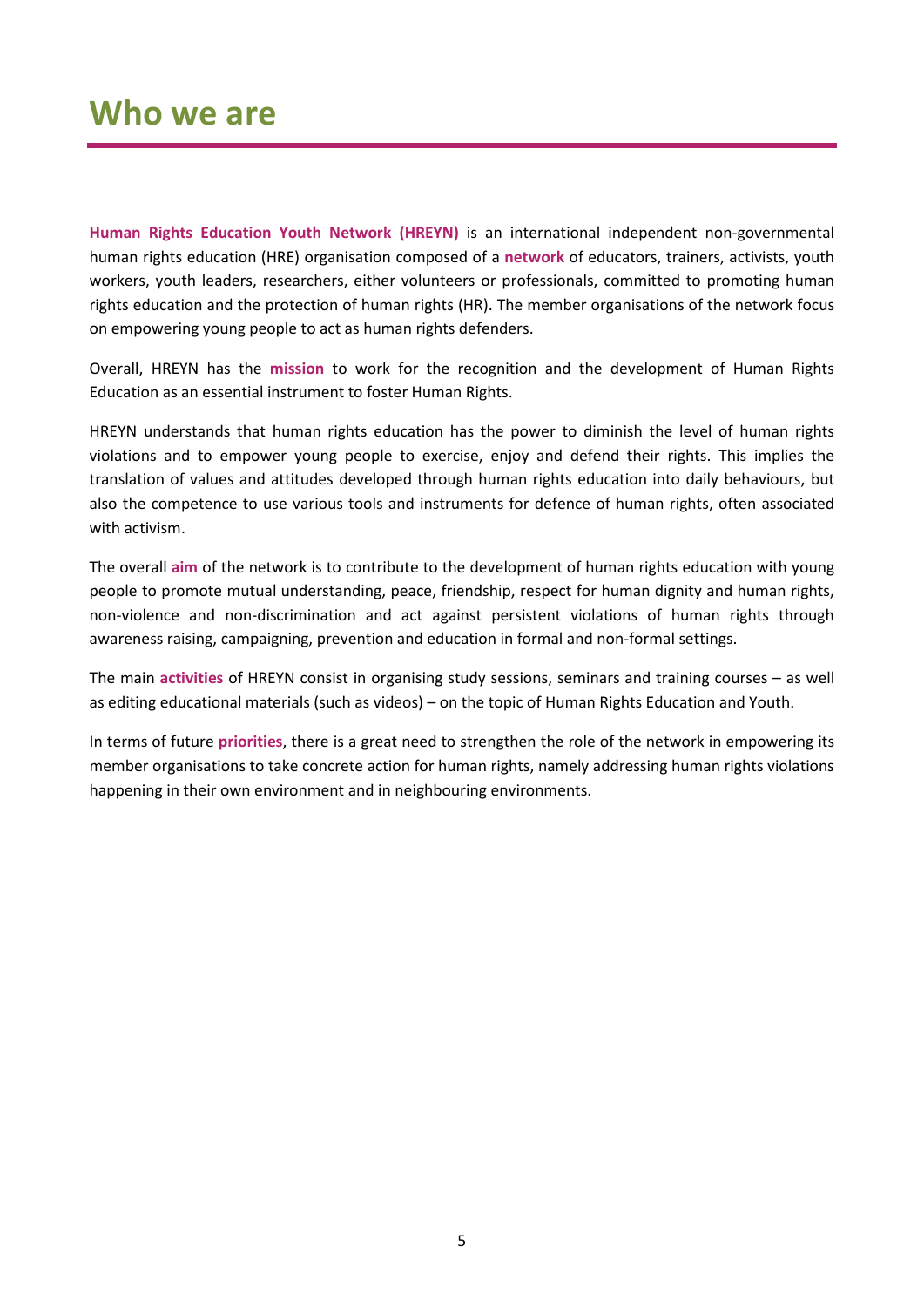### **Why**

This study session proposal laid its ground in the strategic directions adopted during the last General Assembly of the network, which has raised attention to the recent conflicts in Eastern Europe and the growing interest of members in further developing competences in dealing with human rights issues in conflict areas. Moreover, the network has explored new tools for understanding and addressing hate speech in Europe, as an outcome of the No Hate Speech Movement Youth Campaign promoted by the Council of Europe.

The background of our project were the currently existing regional conflicts in Eastern Europe and Caucasus and the increasing tensions within many EU countries in regards to nationalism, xenophobia and racism. Different forms of conflicts are often closely interrelated, young people affected by conflicts whether on international, national or on local level very often develop xenophobic and racist attitudes that can lead to aggressions and violence towards other ethnicities, people of other nationalities, or just any type of minorities. On top of geopolitical and territorial armed conflicts, simply chauvinism, racism and discrimination combined with violence and life threatening acts towards minority groups create the need to look for effective strategies to address issues of conflict and violence among young people.

Given the above, it was important for HREYN to hold a study session dedicated to conflict transformation and peace building, focusing on non-violent actions as a tool for international and local youth work.

In order to address the above stated problems, the following **objectives** have been set:

- Deepen participants' understanding of key concepts of conflict transformation and peace building;
- Familiarize the participants with concepts and approaches of non-violent actions;
- Enable participants to share good practices and adapt it to local contexts and realities in order to promote peace building;
- Motivate participants to advocate for non-violent actions;
- Review and enhance participants' competences in working as activists, multipliers and trainers on peace building, namely through non-formal education;
- Enable participants to develop activities and programmes for multipliers in conflict transformation and non-violent actions, at international, national or local level;
- Facilitate networking between participants and HREYN member organisations, with a special emphasis on acting upon recent conflicts in the Russian Federation, Ukraine, Georgia and other Eastern European countries;
- Create a HREYN strategy that allows member organisation to cooperate in fostering peace building in European armed conflict areas, with a special focus on current conflict in Ukraine.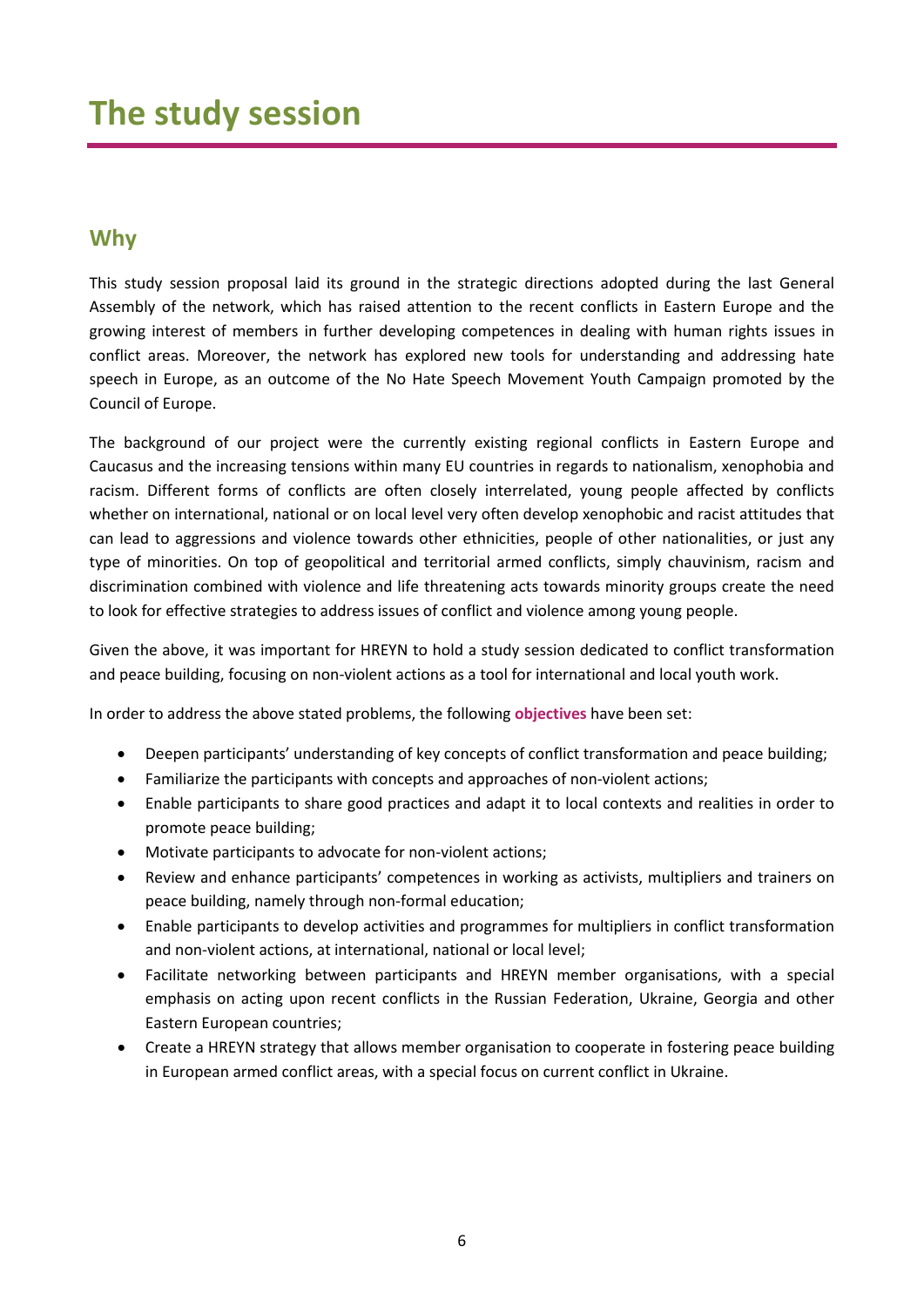### **Participants**

The study session welcomed young **human right activists, peacemakers, educators, trainers and youth workers** who:

- Actively promote or are willing to promote peace through non-violent actions;
- Actively working with other young people in their local communities, in the field of HR and/or HRE.

Selected participants were:

- Committed to the values of the Council of Europe, with special aim at human rights;
- Actively participated and contributed in the program;
- Willing to develop follow up action plans;
- Actively participating in a (non-)formal setting;
- Acquainted with non-formal education approaches in their work practice;
- 80% in the age of 18-35 years old;
- Prepared and committed to attend the full duration of the study session.

Overall, including the HREYN team, we were **39 participants coming from 15 countries:** namely the Russian Federation, Ukraine, Georgia, Armenia, Azerbaijan, Belarus, Serbia, FYROM, Greece, Italy, Portugal, Romania, Spain, Czech Republic and Hungary. The team was joined by a **job shadower** from TRAYCE - Training of Trainers for Youth in the Council of Europe who followed the entire learning process and supported the team in preparing and delivering sessions, collecting relevant information for the evaluation and reporting of activities, and for the visibility of the study session in social media channels.

### **Programme and methodology**

The educational approach was based on the principles of non-formal education, embracing diverse learnercentred participatory methods such as buzz groups, experiential games, case studies, role-plays, and other. The programme was designed to create a safe learning environment through getting to know each other and team building activities, followed by working groups to familiarize with the key concepts and glossary relating conflict and violence. Throughout the programme participants explored different tools to reflect on their motivations and competences in dealing with conflicts and promoting peace in Europe, and to critically analyse recent conflicts in Eastern Europe.

Invited experts helped understanding on-going and future challenges in relation to building peace in Europe through geopolitical and geostrategic analyses and inspired participants by sharing their practices and experiences in non-violent actions.

Parallel workshops, and exchange of experiences of participants valued their competences and established new partnerships among HREYN members and outside the network.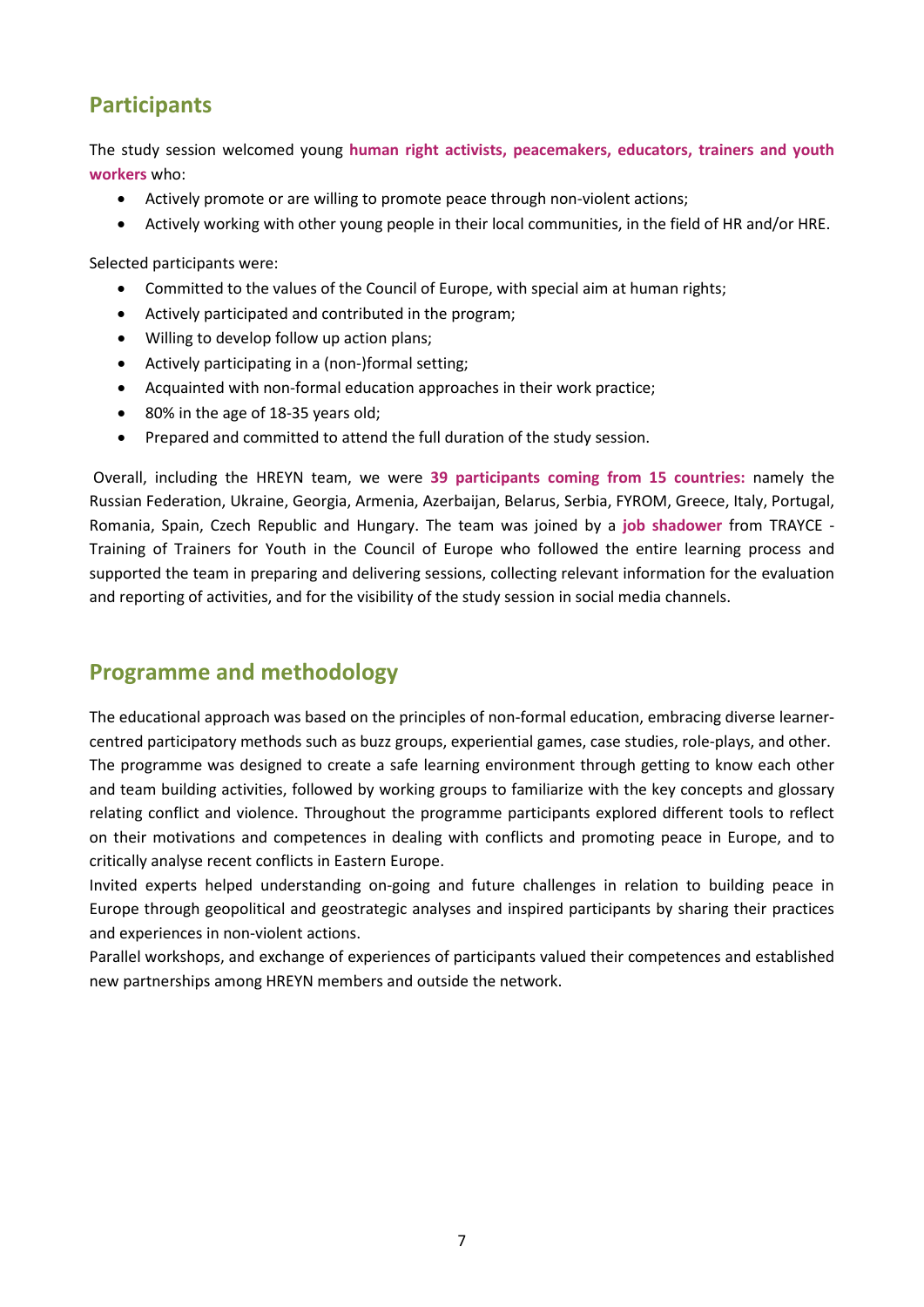### **Results**

The main **learning points** identified by participants have been:

- Understanding main elements of peace-building through non-violent action;
- How to assess skills, attitudes and knowledge needed;
- Where to find relevant resources and actors;
- How to highlight the importance of mutual understanding, communication and mutual interests when in conflict;
- What kind of international actors are prepared to share knowledge, network, voice, power and expertise in conflict resolutions;
- How to resource to rationality as a mean for peaceful communication in conflict resolution;
- What are the different attitudes for taking action, especially those preventing falling in the trap of violent action;
- How action plans are developed, written, co-funded and implemented.

Other important **outcomes** of the sessions have been:

- Developing future projects and partnerships for peacebuilding through Human Rights Education with young people
- Recruiting potential new active members in HREYN
- Producing a HREYN Video as an effective multiplying tool;
- Empowering our network, by sharing information and fostering links between old and potential new members.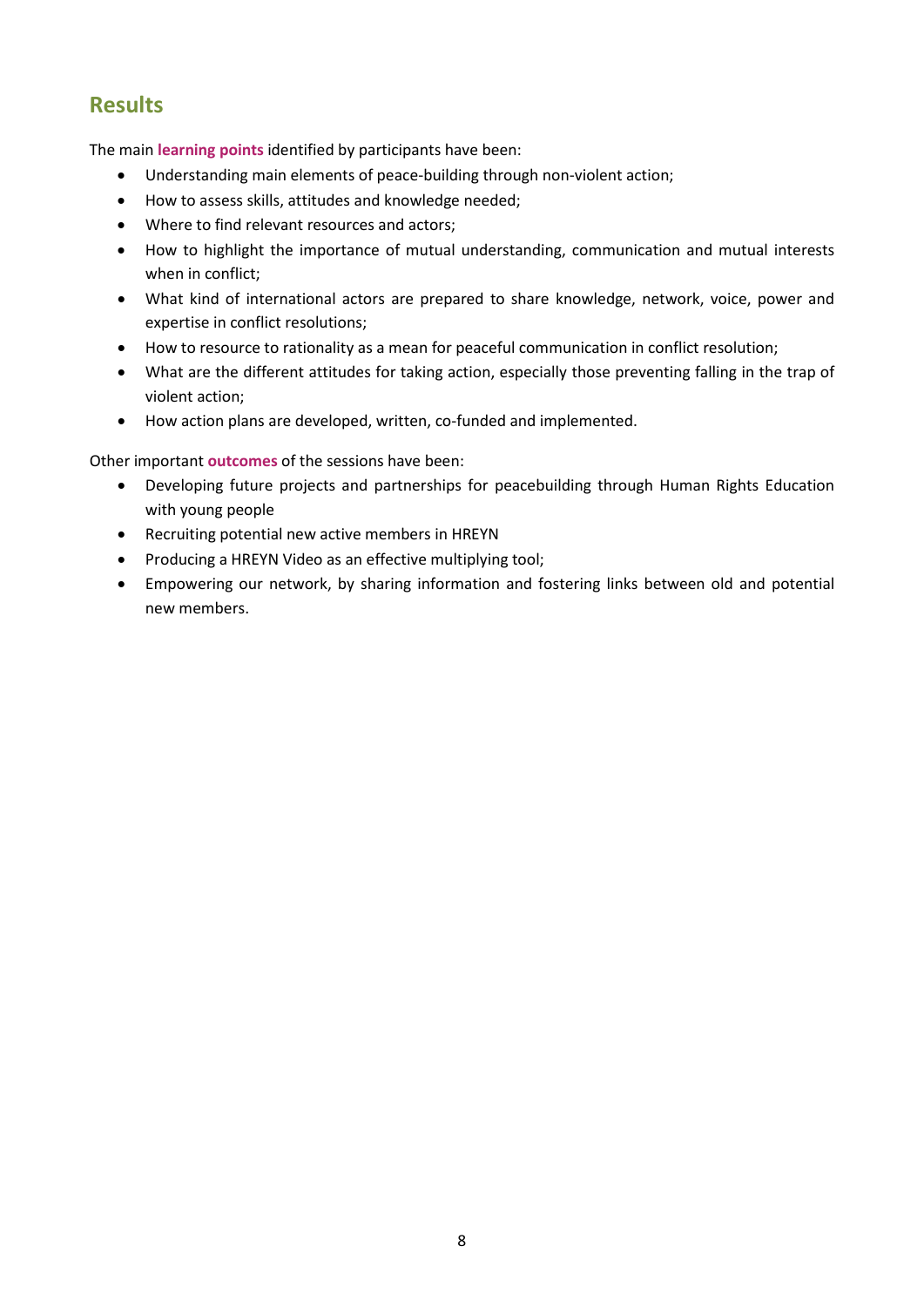In regards to the topic of the study session, the first sessions have addressed the notions of conflict and violence. The aim was:

- 1. to clear up the terminology and elaborate in detail on each element of the notions in question;
- 2. to work on the idea that violence is not necessarily a part of conflict.

As part of the methodology, the participants watched a video named **'Conflict'** (check its link on "Useful Materials"), illustrating a violent conflict, its causes, basic elements and dynamics. Along the debriefing participants talked about the typical causes of conflict and responses to conflict, discussing questions such as:

- "What were the roots of the conflict?";
- "How the parties to the conflict view the behaviour of their opponents and pursue their own interests in the conflict situation?";
- "When and why does conflict become detrimental to the parties involved?".

The exercises and discussions that took place have widen up participants' understanding of the notions of conflict and violence, and hopefully have contributed to develop a more positive attitude towards a variety of conflict and violence situations one may encounter in real life.

Going further into the topic of conflict and violence, by means of a game named **'Acronym'**, the participants were suggested to reflect on the notion of 'positive conflict' – i.e. conflicts that serve positive goals through constructive activities. The game has challenged participants to give associations to the word 'Conflict', and therefore, provoked their hidden emotions, attitudes and beliefs as regards to conflicts, and encouraged the group to discuss them in a more personal and inclusive way. Many participants had the insight that their associations with 'conflict' are heavily negative. Following to that, participants were proposed to work on positive associations, and they found it possible to find quite many positive associations with the word 'conflict'.

Another exercise – **'Glossary**' – was aiming at familiarizing the participants with the specific terminology in relation to conflicts and violence. The participants were given the terms and their explanations separately in form of pieces of a puzzle and were asked to match them, they also needed to discuss and share the examples in the group. Groups also were asked to present in the plenary some of the interesting examples, either verbally or as sketch/play.

In the result of this exercise it became clear that the participants are very well familiarised with most terms and there is a consistency of the terminology in the group. Notwithstanding, as regards to terms such as 'humanitarian intervention', further discussion was necessary; in particular when humanitarian interventions were both essentially and from the point of view of international law (from the point of view of participants, they were the international contingent in case of the war in Bosnia and Herzegovina and the NATO presence in Afghanistan), and when the 'humanitarian interventions' had only masked armed interventions (from the point of view of participants, in case of the Russian Federation intrusion in Georgia in 2005).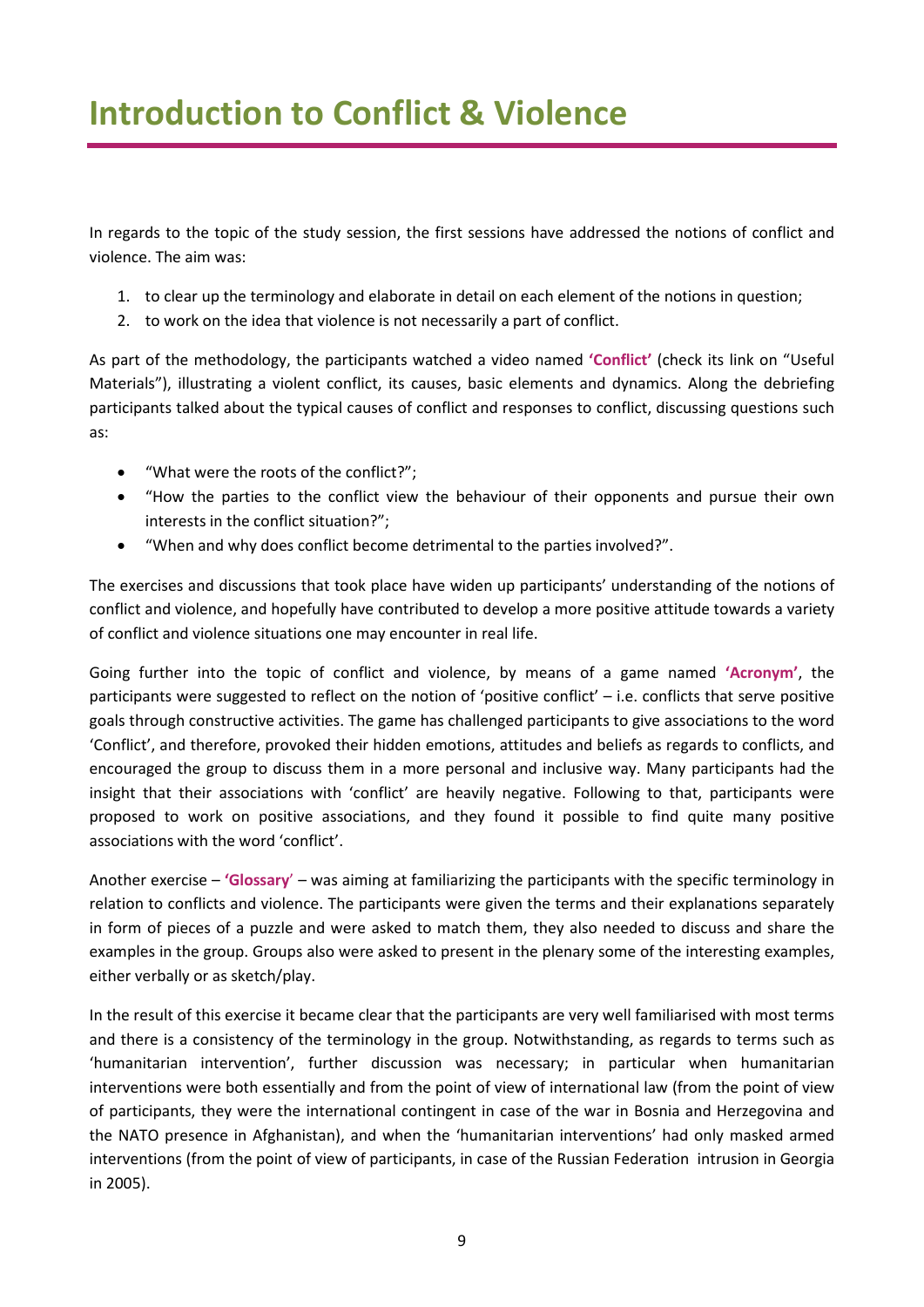Through another exercise – **'Case study: armed conflicts'** – the participants have analysed and have presented real cases that illustrated various types of conflicts, forms of violence, factors underlying violent conflicts, conflict's dynamics, and other elements of armed conflicts. The participants worked on:

- the case of the war in Bosnia-Herzegovina; and
- the case of the armed conflict in Eastern Ukraine.

Before being requested to analyse the cases, the facilitators have presented different instruments of conflict analysis, namely:

- **'Conflict Mapping'** as a matrix for gathering and analyse of information about the conflict;
- the **'ABC Triangle'** (fig. 1),
- the **'The Onion of Positions, Interests and Needs'** (fig. 2) and
- the **'Tree of Conflict'** (fig. 3).

These separate tools help to better understand different aspects of conflicts.

After the tools being presented, the analyses of the real case studies took place. The participants divided themselves into four groups according to their preference, each group representing a specific and being given a specific tool, as it follows:

> 1) The "International Organisations and Diplomacy" group (UN, Council of Europe, NATO, the EU legal and political bodies, etc.); the participants in this group prepared their analysis of the armed conflict based on **'ABC Triangle'** methodology;



Conflict Triangle, Galtung J., Peace by Peaceful Means: Peace and Conflict, Development and Civilization, Sage, London, 1997, p. 72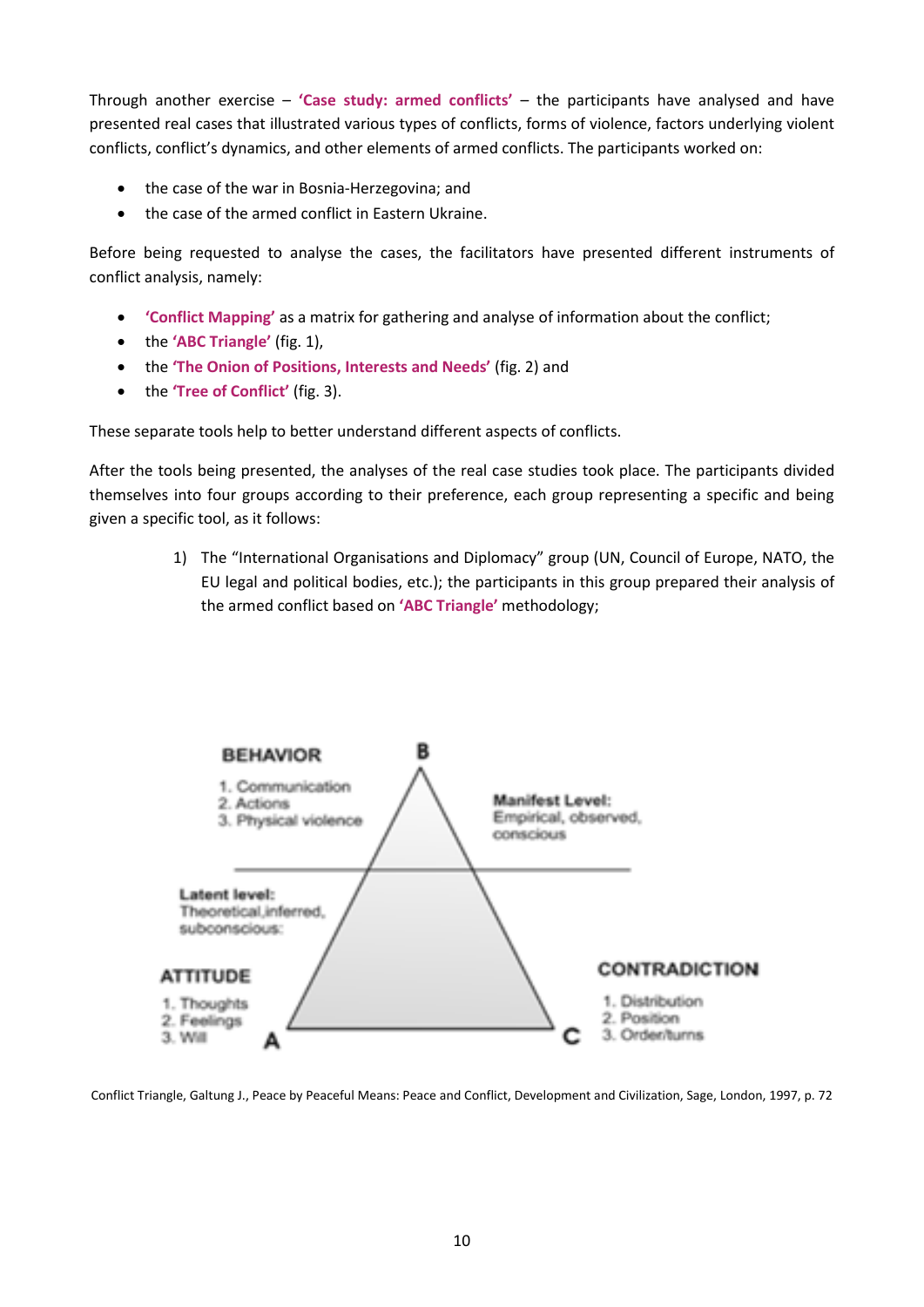2) The "International Civil Society" group; the participants in this group prepared their analysis based on **'The Onion of Positions, Interests and Needs'** methodology);



Onion of Position, Interests and Needs, T-Kit 12: Youth transforming conflict, Council of Europe and European Commission, 2012, p. 137. For details Rosenberg: Connecting feelings to needs", p. 136

3) The "Governmental" group used the **'Conflict Mapping'** logical framework table that included some basic elements and questions, such as:

- 'The history of the conflict: 'What are the origins and the major events in the evolution of both the conflict and its context?
- 'The context of the conflict': 'What is the scope and character of the context or setting within which the conflict takes place? Look at issues as: boundaries, structures, relations, jurisdictions, communication networks and patterns, decision making methods…'.

4) The "Representatives of the Civil Society of the Nations Involved in the Conflict" group used the '**Tree of Conflict'** instrument that is better fitted for NGOs, journalists and civil activists. This is a simple method of conflict analysis that focuses on the underlying causes of a conflict, as the Tree of Conflict assumes that part of the conflict (its root) is not seen, whereas consequences of the conflict (its branches and leaves) are visible to all.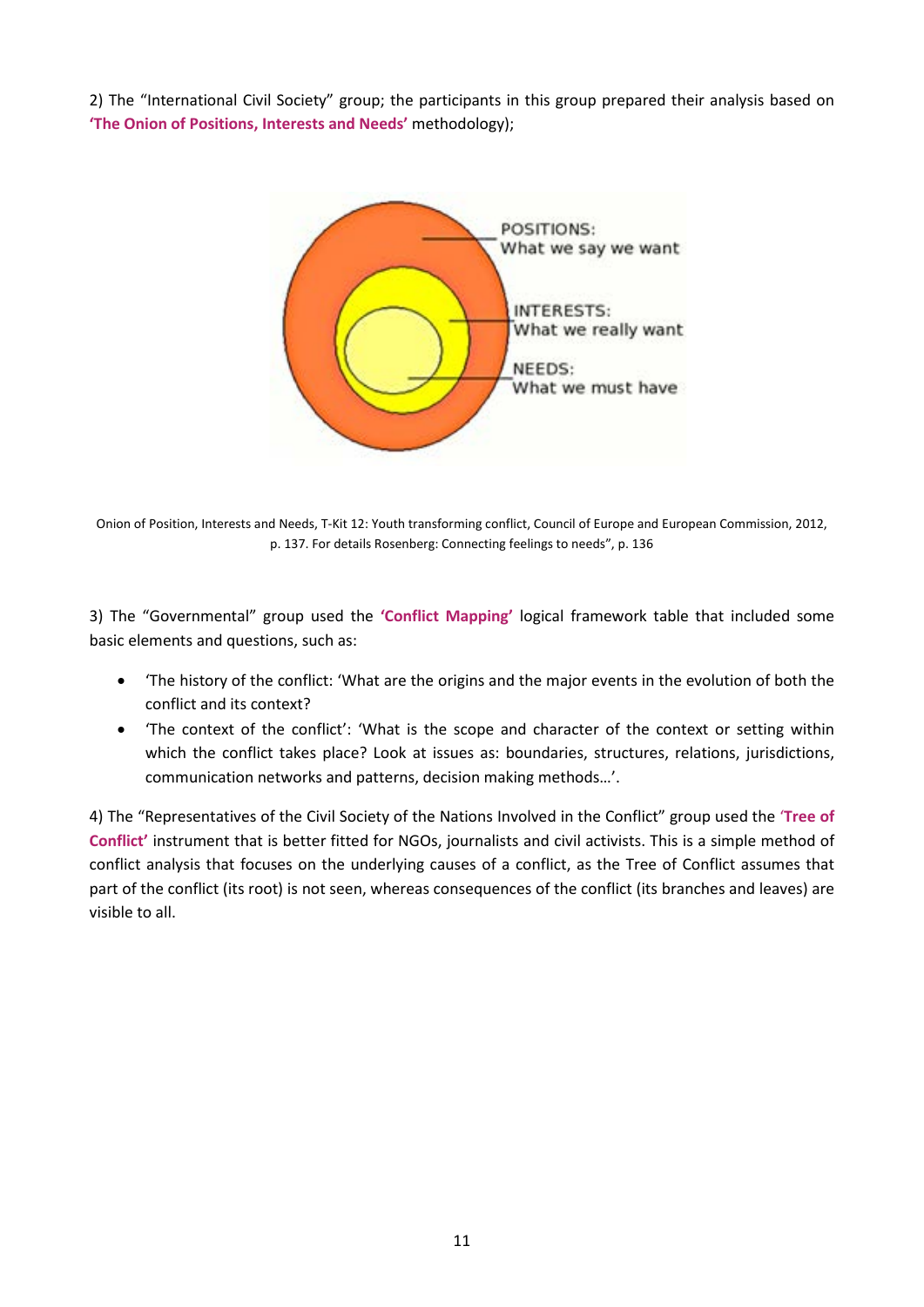

Tree of Conflict, T-Kit 12: Youth transforming conflict, Council of Europe and European Commission, 2012, p. 68

The most vivid discussion appeared to be in the group that analysed the current **conflict in Eastern Ukraine** – in the "International Organisations and Diplomacy" group, that prepared their analysis based on 'ABC Triangle' methodology. This was probably due to the fact that the participants of the group were mostly Russians and Ukrainians – the parties to the conflict in question. The debate was so sharp at times that the facilitators had to intrude into the group work. However, in result the group managed to analyse the conflict in a constructive way and to gain understanding of this instrument of conflict analysis and its advantages.

Furthermore, in relation to the topic of violent conflicts and its elements, the geopolitics **expert Ambassador Prof. Dr. István Gyarmati** (see chapter "Profiles of the Invited Experts") has held a couple of outstanding sessions under the topic of **geostrategic analysis of the conflict involving the Kremlin and Ukraine**, and **geopolitical analyses of the on-going clashes in Europe**.

István Gyarmati presented detailed analysis of all conflicts currently taking place in Europe, including the current armed conflict between the Russian Federation and Ukraine. According to the participants' evaluation forms, they found this session as being highly useful and providing an unbiased opinion on the conflict between the Russian Federation and Ukraine.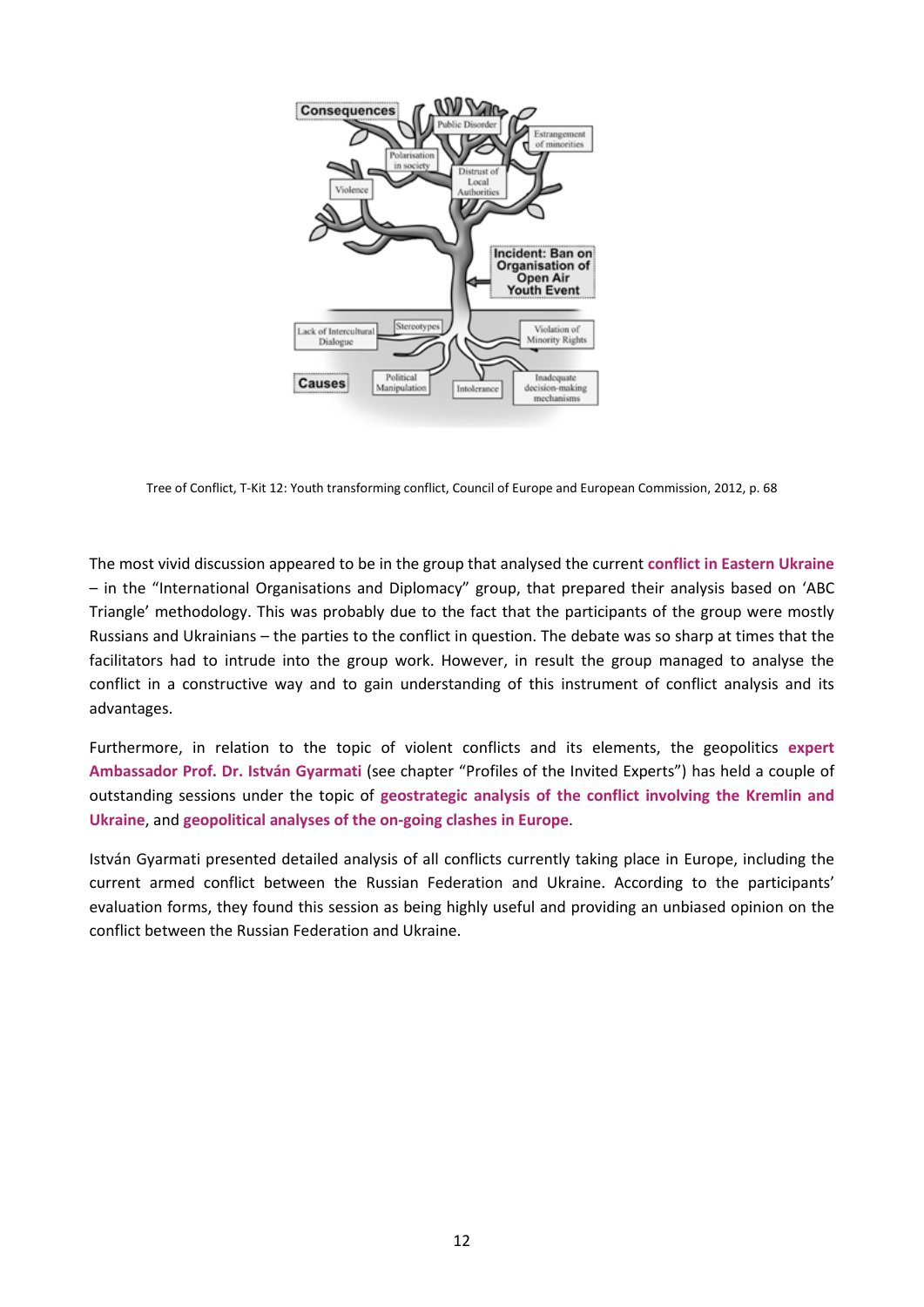After the participants were introduced to the conflict and violence concepts, theory and terminology, we have focused on the following aim: to develop participants' skills and abilities to deal with conflicts peacefully and learn how to make an active difference in the conflicts in their surroundings and communities.

In this session, we have focused on the behavioural styles in conflict situations and how individuals can develop their **conflict management styles** to find peaceful solutions. At the beginning the participants were asked to brainstorm about the qualities and critical behaviours that a person needs to have for conflict transformation. After **that** the participants made a **self-assessment test** based on **Kraybill Conflict Style Inventory**, exploring their personal style of dealing with conflict. After the test the styles were introduced one by one with their characteristics and participants could modify their positions. The styles were introduced on a big-sized chart laid on the floor, where horizontal axis represented focus on relationships or agenda of others and vertical axis represented focus on own agenda.

As shown below in the chart, the **five styles** are: Avoiding; Harmonizing; Compromising; Directing; and Cooperating.



### Five Styles of Responding to Conflict

Style Matters: The Kraybill Conflict Style Inventory, Riverhouse ePress 2005, p.10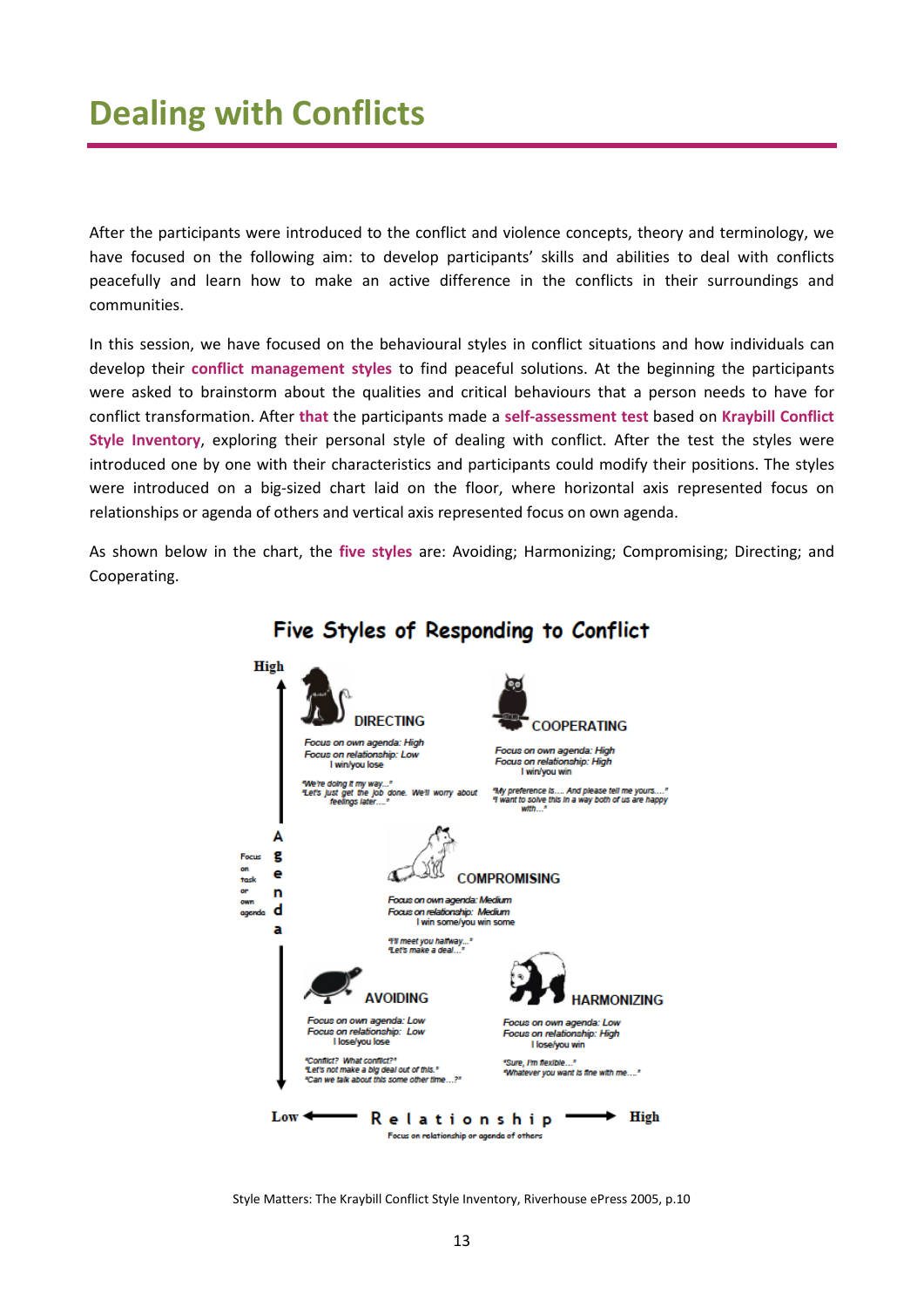After each style being introduced, study cases of potential conflict situations were presented. As soon as the participants got the study case, they were requested to: 1) represent the different styles of responding to the conflict; 2) check which style was more suitable; and 3) resolve the conflict.

The study cases were the following:

*1. You are leading a workshop on human rights focused on the rights of minorities. One participant stands up and makes a hateful comment about one of the minorities, saying that the rights of this minority should not be protected, because they do not deserve it. With which style do you react?*

*2. You are organising a peaceful street action in your town, together with other peace building activists advocating for non-hateful way of approaching the topic of migration. A group of people arrives, starting to protest against your action, behaving violently, attacking you verbally. They are also provoking a physical fight. With which style do you react?*

*3. You and your Grandmother are watching TV news when an article appears about violence at a Gay Pride event in your town. She makes a comment cursing gay people. You respond that people should be allowed to be whom and what they are. You get into a big argument; she does not agree that they should have rights to marriage and that it is all unnatural. She gets quite angry and emotional about it. With which style do you react?*

# **Competences of Nonviolent Activists**

Through this session the participants had an opportunity to learn about the concept of non-violent actions and what competences an activist advocating for non-violence needs to have. The main aim of the session was: to assess the competences for nonviolent actions of the participants.

The session was opened with a brainstorm in small groups, on formulating fundamental principles of nonviolent actions. This was supposed to be also a work summarizing the previous input of the invited expert **Michael Simmons**, who spoke about nonviolent actions. After the participants' presentations, the facilitator explained the fundamental principles mentioned in Handbook for Nonviolent Campaigns (check the link under the chapter "Useful Materials"), namely:

We acknowledge the value of each person. This is fundamental: recognizing the dignity and humanity of oneself and others. We refuse to mistreat our opponent as an enemy.

We recognise that we all have part of the truth; no one has all of it. No one is all 'right' or all 'wrong'. Our campaign information gathering, educations, and actions should reflect this.

Our actions emphasise openness to promote communication and democratic processes. We work for processes that express 'power with' not 'power over others. Empowering all involved in a campaign is important.

We promote democratic structures (internally and externally) to maximise self-determination.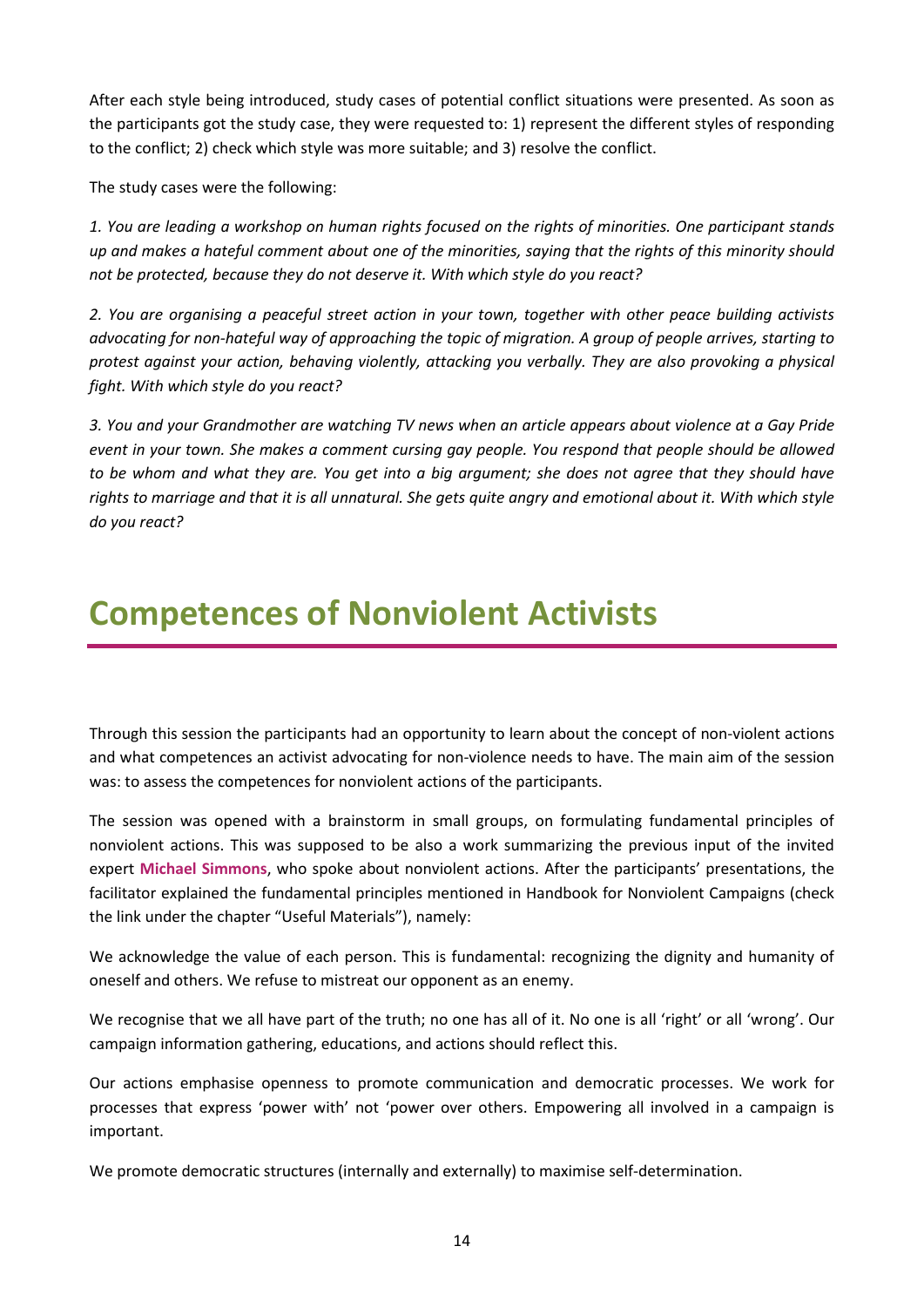Our means (behaviours and actions) are consistent with our ends (of affirming life, opposing oppression and seeking justice, valuing every person). Our strategy must be based on this principle; we cannot justify a 'victory' obtained through violent or deceitful methods.

We are willing to undergo suffering rather than inflict it. Refusing to inflict suffering is based on the value of each person and is a strategy that draws attention to our commitment and our cause. We will not violently fight back if attacked.

We commit to prepare ourselves for nonviolent action according to the guidelines agreed. If necessary, we will attempt to arrange orientation sessions or workshops in nonviolence to better understand and practice this commitment.

After this introduction, the participants were invited to work on their own competence profiles of the nonviolent activists, based on their own self-assessment. The competences were divided into three categories (i.e. Knowledge, Skills and Attitudes), as shown in the following tables:

### Skills

| <b>Specific skill</b>                                                                | This skill allows you to:                                                                                                                                                                                                                                                                                           |
|--------------------------------------------------------------------------------------|---------------------------------------------------------------------------------------------------------------------------------------------------------------------------------------------------------------------------------------------------------------------------------------------------------------------|
| Ability to engage in nonviolent<br>communication                                     | use nonviolent communication in daily life                                                                                                                                                                                                                                                                          |
| Ability to use mediation techniques<br>and approaches successfully                   | use mediation techniques when appropriate                                                                                                                                                                                                                                                                           |
| Comfortable tackling hate speech<br>in a youth work setting                          | deal with own fears<br>ability to confront safely and appropriately                                                                                                                                                                                                                                                 |
| Able to tackle hate speech online<br>in a constructive way                           | identify hate speech<br>identify appropriate responses                                                                                                                                                                                                                                                              |
| Able to implement needs analysis<br>of hate speech situations: online<br>and offline | recognize and address the needs of specific target groups<br>recognizing the roots of the issue and being able to describe the problem with<br>respect to the needs of the target group                                                                                                                             |
| Analysing and framing the problem                                                    | break down the issue into manageable and understandable parts<br>identify each stakeholder's needs and interests<br>map and describe all the stakeholders and their relationships (supporters and<br>haters)                                                                                                        |
| Making the strategy of change                                                        | build the vision/aim for tackling the issue<br>set SMART (specific, measurable, achievable, realistic and time-based)<br>objectives with regard to needs analysis and vision<br>create an activity plan<br>create the network of supporters<br>identify the haters and their potential responses<br>prepare PR plan |
| Implementation of actions online                                                     | implement different approaches for tackling hate speech<br>communicate with activists<br>- motivating and coordinating (task management tools)<br>- aware of the roles and responsibilities<br>communicate with institutions, groups, and individuals who can also respond<br>to the issue                          |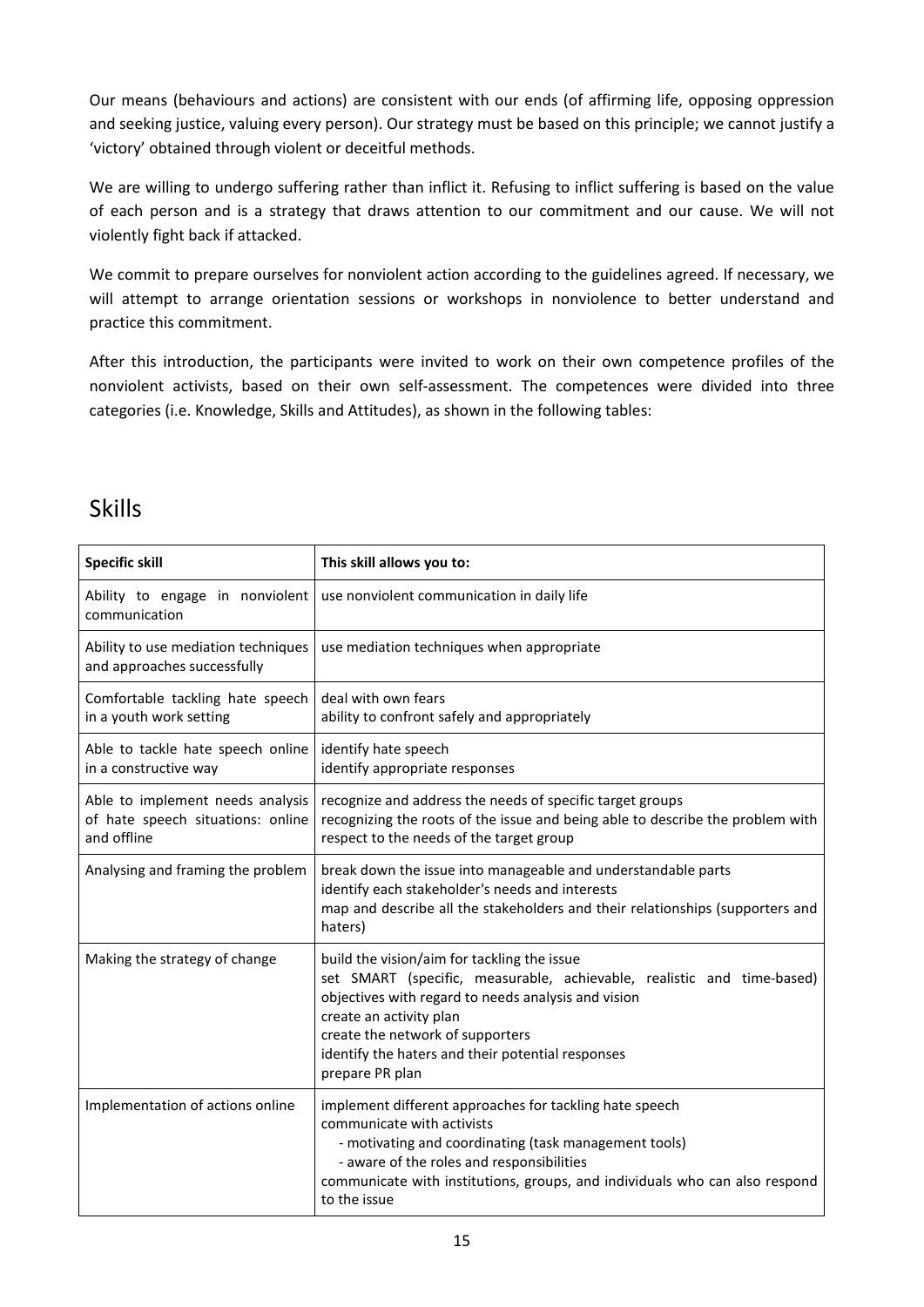|                                                            | communicate with the affected community<br>communicate with the mainstream media - prepare press releases, mobilize<br>supporters through social networks<br>be an example yourself, live the way you preach                                                                                                                                                                                                                                                                       |
|------------------------------------------------------------|------------------------------------------------------------------------------------------------------------------------------------------------------------------------------------------------------------------------------------------------------------------------------------------------------------------------------------------------------------------------------------------------------------------------------------------------------------------------------------|
| Implementation<br>of<br>actions<br>in<br>public spaces     | practice different methods and approaches with regards to the affected<br>community and its needs<br>communicate with activists<br>- motivating and coordinating the team (task management tools)<br>- aware of the roles in the team<br>communicate with media, institutions, groups, and individuals who can also<br>respond to the issue - prepare press releases, mobilize supporters through<br>social networks<br>be example yourself for the group, live the way you preach |
| Crisis prevention                                          | plan with different stakeholders potential risk management step-by-step<br>recognize potential violent responses<br>recognise possible impact of violent response                                                                                                                                                                                                                                                                                                                  |
| Organising<br>ensuring<br>and<br>activities to become real | the   map and gather resources and materials<br>scenario creation (when-what-who) for every partial activity<br>choose appropriate place for the event considering the visibility, legal<br>framework (my rights and duties), weather conditions, etc.<br>bring ecological aspects to the activities while acquiring materials and<br>implementing the action                                                                                                                      |
| Organise educational activities                            | prepare a programmes/workshops which provide educational opportunities<br>for young people<br>- support their self-development while offering more educational activities<br>- give good feedback which motivate the participants                                                                                                                                                                                                                                                  |
| Creation of promotion materials                            | create posters, leaflets, etc.<br>create online publicity                                                                                                                                                                                                                                                                                                                                                                                                                          |
| Networking                                                 | maintain regular contact with individuals and groups<br>exchange education materials and updates on the subjects of hate speech and<br>violence<br>keep each other updated on what is happening with specific groups and<br>situations                                                                                                                                                                                                                                             |
| Public speaking and argumentation                          | able to be clear and concise<br>able to send a clear message<br>ability to deal with hecklers                                                                                                                                                                                                                                                                                                                                                                                      |
| Facilitating discussions on difficult<br>subjects          | facilitate a basic discussion<br>ability to identify potential problems and difficulties<br>ability to deal with conflicts and extreme opinions                                                                                                                                                                                                                                                                                                                                    |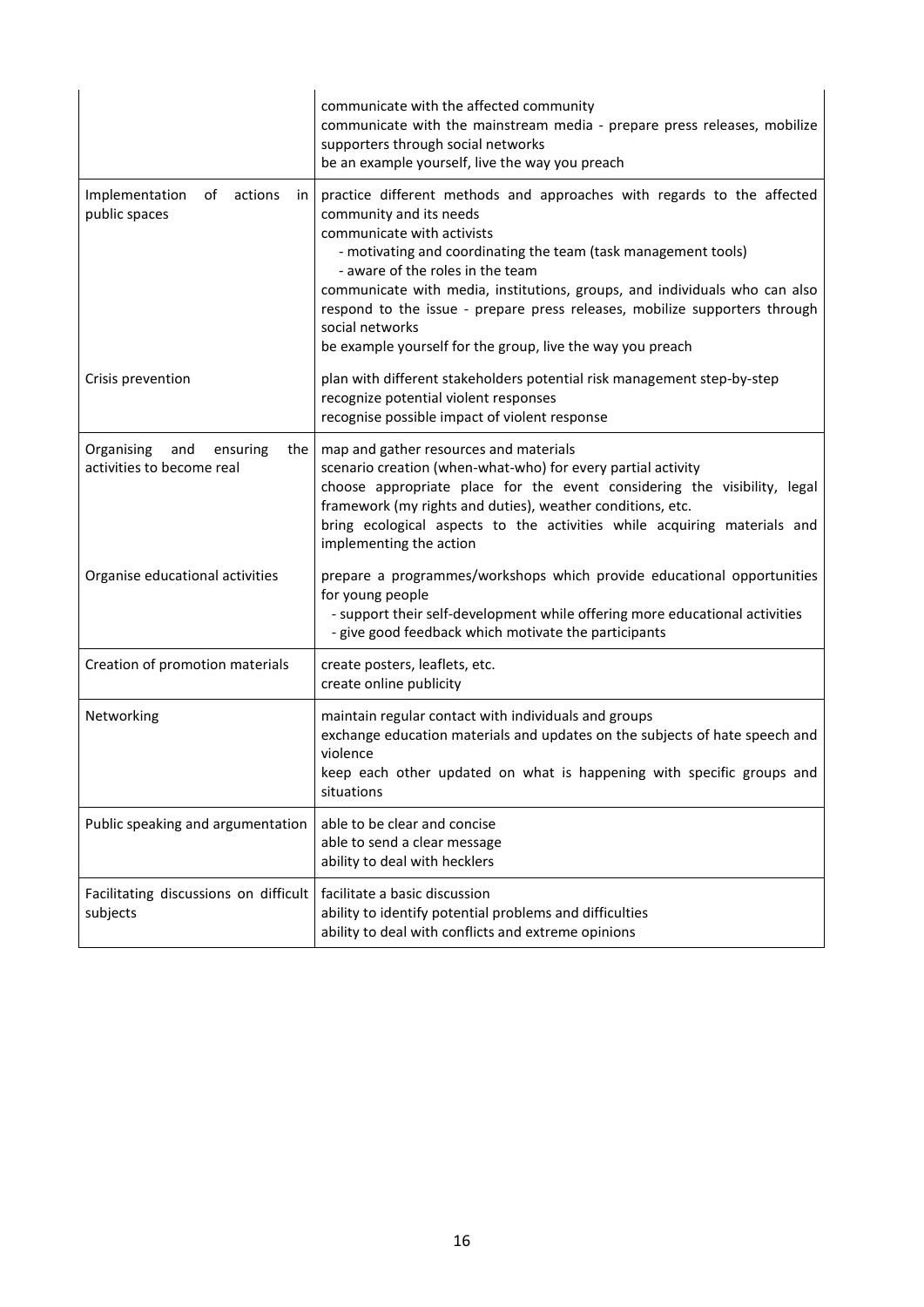### Knowledge

| <b>Specific knowledge</b>                                                                                                                                                                 | This knowledge allows you to:                                                                                                                                                                                                                                                                                                                                                                        |
|-------------------------------------------------------------------------------------------------------------------------------------------------------------------------------------------|------------------------------------------------------------------------------------------------------------------------------------------------------------------------------------------------------------------------------------------------------------------------------------------------------------------------------------------------------------------------------------------------------|
| violence                                                                                                                                                                                  | Understanding the concept of understand the different types of violence, distinguish between structural,<br>cultural and direct violence                                                                                                                                                                                                                                                             |
| Understanding the concept of hate                                                                                                                                                         | understand the components of hate<br>analyse the sources and effects of hateful expressions<br>evaluate different forms of hateful expressions                                                                                                                                                                                                                                                       |
| Analysing how we are influenced<br>by hate and violence in our<br>everyday lives                                                                                                          | understand and analyse the effects of the hateful expressions<br>analyse the different roles a person can play in violent acts<br>distinguish between target group, victim, aggressor, ally, bystander and active<br>witness                                                                                                                                                                         |
| Know how hate and violence<br>affects the community your youth<br>organisation is based in                                                                                                | understand the social and cultural context of the community in which the<br>organisation works in<br>analyse the effects of the hateful expressions on young people in the<br>community<br>recognize hateful and violent acts the members of the community are<br>involved in<br>know nonviolent activities that can respond to hate in the community<br>know other activists in the local community |
| Know how hate and violence<br>impacts<br>Europe<br>and<br>young<br>people's sense of being European                                                                                       | analyse the context of the vulnerable groups on the European level<br>be aware of the hateful acts in other European countries and how they are<br>reflected in your country<br>understand the connections of different interested groups in Europe<br>knowledge of various European Programmes, networks and initiatives against<br>hateful and violent acts                                        |
| Know how to develop strategies<br>for involving young people in<br>combatting hate and violence<br>raising<br>through<br>awareness<br>of<br>different cultures, communities<br>and people | understand and support the sense of initiative and participation of young<br>people<br>know how to develop programmes and activities involving young people in the<br>actions on the local and international level<br>able to synthesize the knowledge of nonviolent actions, concepts of violence<br>and hate                                                                                       |
| in social media                                                                                                                                                                           | Knowledge about personal safety   know examples of good and bad practice<br>know the consequences of different behaviours in social media<br>know the different strategies of reporting the hateful expressions on internet<br>know how to protect oneself from hateful expressions in social media                                                                                                  |
| influence<br>about the<br>Know<br>of I<br>mainstream media                                                                                                                                | be aware of the phenomenon of media manipulation and propaganda<br>able to critically assess the media contents and their effect on the community<br>ability to find alternative media resources                                                                                                                                                                                                     |
| Knowledge about local cultural<br>issues                                                                                                                                                  | understand and analyse the majority and minority groups in the local<br>communities and the relationships between them<br>know about the major problems and challenges in local cultural issues                                                                                                                                                                                                      |
| Understanding<br>Intercultural<br>of<br>learning                                                                                                                                          | able to perceive and understand the differences and similarities between<br>different cultures and communities<br>identify positive interactions with people and groups from different cultural<br>backgrounds<br>ability to engage in mutual recognition                                                                                                                                            |
| The concept of active participation                                                                                                                                                       | know about the opportunities to act in a public space in the local and<br>international community<br>understand different strategies of participation                                                                                                                                                                                                                                                |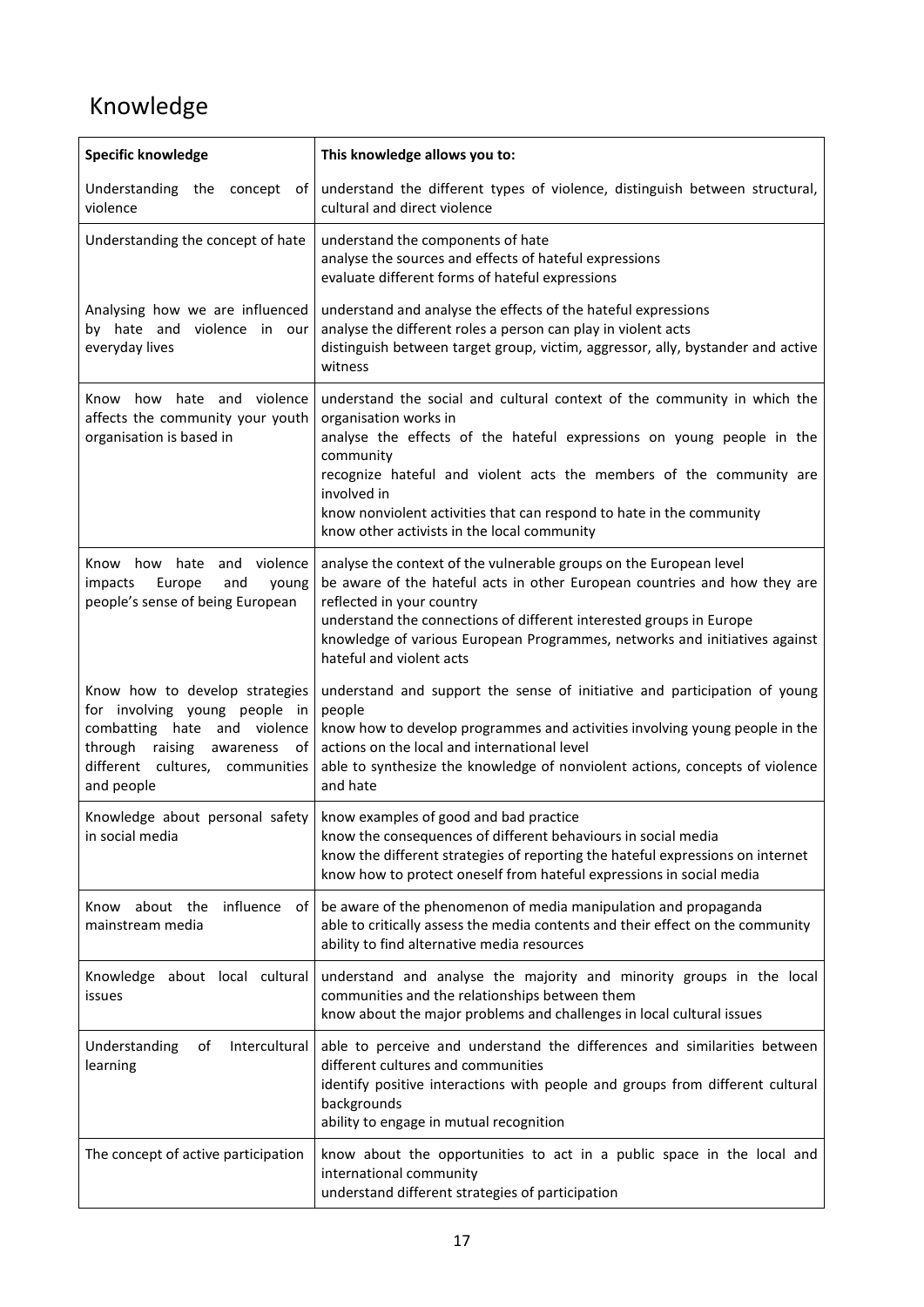|                                                           | able to create opportunities and actions for involvement in the local, national<br>and international issues                                                                                                                                               |
|-----------------------------------------------------------|-----------------------------------------------------------------------------------------------------------------------------------------------------------------------------------------------------------------------------------------------------------|
| Awareness of the legal system                             | basics in public law (taxes, donation, grants, insurance) and private law (legal<br>statuses, responsibility for damage, employment rules, travel costs etc.)                                                                                             |
| Awareness of specific principles of<br>nonviolent actions | understand and discuss examples of non-violent actions from various<br>contexts, apply the appropriate type of nonviolent action in the given social<br>context.                                                                                          |
| Deep knowledge of the situation of<br>issues in a context | react on the current issues, discuss and defend various opinions, be aware of<br>the country, political and social the potential cultural and social reactions towards various types of nonviolent<br>actions, analyse and predict desired social change. |

### Attitudes

j.

| <b>Specific attitude</b>                                                                                      | This attitude allows you to:                                                                                                                                                                  |
|---------------------------------------------------------------------------------------------------------------|-----------------------------------------------------------------------------------------------------------------------------------------------------------------------------------------------|
| responsibility<br>Taking<br>for<br>own<br>actions and responses                                               | understand self and others<br>recognise importance of not blaming others                                                                                                                      |
| Having the courage to respond to<br>hate speech                                                               | courage to go against the opinion of majority<br>courage to stand up for a minority (even if not part of that group)                                                                          |
| A desire to understand the broader<br>context of a situation                                                  | understand complexity of the problem<br>desire to analyse the depth of an issue and all the points of view involved                                                                           |
| Open to listen to others                                                                                      | cooperate with and support each other<br>able to put aside own opinion and belief                                                                                                             |
| Open to sharing                                                                                               | inspire and support self-development of group members<br>open to share unpopular and contrary ideas and opinions (to play devil's<br>advocate)<br>honesty and integrity behind what is shared |
| Accepting<br>the<br>principles<br>of l<br>nonviolence                                                         | live daily life according to the principles of nonviolent communication<br>engaging in nonviolent communication in daily life                                                                 |
| principles of non-<br>Internalising<br>violent<br>non-hateful<br>and<br>communication                         | resist a reactionary approach to responding to hurtful comments and attitudes                                                                                                                 |
| Valuing<br>the<br>importance<br>of I<br>international cooperation                                             | see, understand and believe in the strength behind cooperation                                                                                                                                |
| Valuing all people regardless of<br>ability, gender,<br>origin,<br>sexual<br>orientation, cultural background | accept and understand differences and similarities<br>awareness of own stereotypes and prejudices<br>accept that it is ok not to 'like' everyone                                              |
| Valuing mixed groups of young<br>people coming together                                                       | see the benefit of young people discovering differences                                                                                                                                       |
| Valuing a local approach to tackling<br>discrimination                                                        | encourage groups of young people to work together from different<br>backgrounds and circumstances                                                                                             |

Participants were invited to create their own "Competence Pie" based on the competences that are the most relevant for them, and then share their self-assessment in the smaller groups with an emphasis on finding the ways to develop the competences.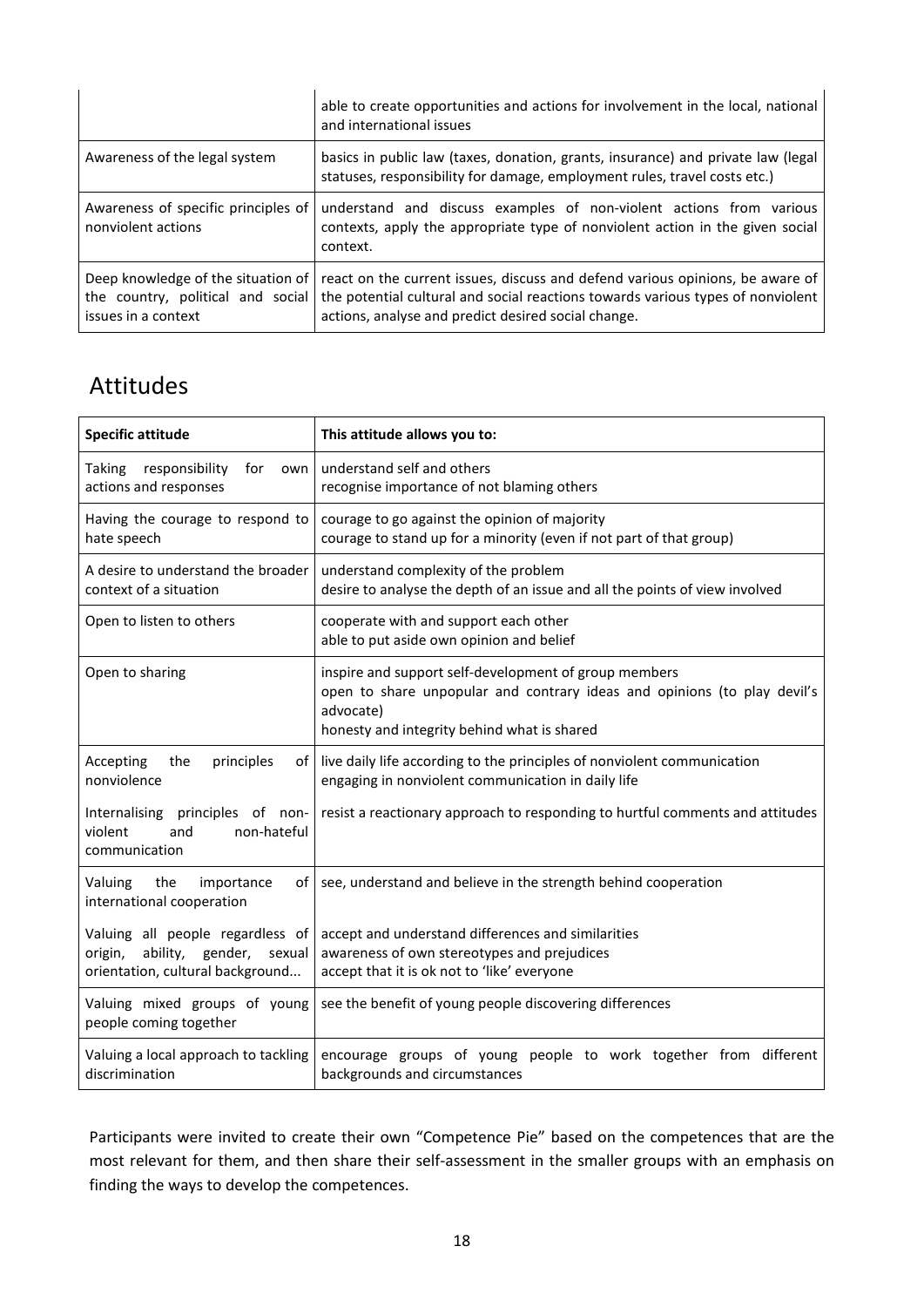### **What can we do**

To start addressing this question a **"NGO Market**" took place, aiming at getting-to-know each other's organisations, fieldwork, and practices.

More, the invited expert **Michael Simmons** (see chapter "Profiles of the Invited Experts") attended the NGO Market and delivered a couple of sessions on nonviolent actions and peace building strategies, emphasizing that **non-violence is not necessarily passive**, and giving examples on **how to use non-violence for empowerment and social change**. Michael Simmons gave his testimony, and shared a variety of good practices of nonviolent actions and peace building initiatives. Several participants perceived Michael Simmons as an inspirational model, and felt motivated to pursue human rights activism through nonviolent actions. Furthermore, following to Michael Simmons' input, participants were requested to work in groups to continue to share good practices of nonviolent actions and peace building.

The **No Hate Speech Movement** Youth Campaign was presented as introduction to the follow-up phase. Participants shared their experiences and actions taken within the campaign, discussing the importance of this low threshold approach to activism and opportunity to use its framework when developing follow up actions.

The team introduced **funding opportunities** such as the European Youth Foundation, Erasmus+ Programme, the Anna Lindh Foundation, ALERT fund, crowdfunding strategies and other possibilities to support their ideas.

#### **What can we do as HREYN to foster human rights and human rights education?**

To address this question, participants were invited to develop **Action Plans** to be implemented within HREYN in the near future. The **projects** developed during the study session, aiming at integrating HREYN's future agenda of activities, are the following:

- 2) Self-Development through Non-Formal Education (international long term training course);
- 3) Training on Human Rights for Educators and Law Practitioners (regional training course in the Russian Federation);
- 4) Festival on Performing Arts for Peace and Conflict Resolution (offering a variety of methods, such as workshops and theatre; to take place in Ukraine);
- 5) No-Hate Speech Project (international training course and follow-up actions);
- 6) "P.A.O.L.O" Project on Violence in Youth Communities (long-term training project in schools in Italy, Greece, Portugal);
- 7) "Cavallerizza Reale" Empowering Young People to overcome Youth Unemployment in the Youth Cultural Field (study-visit for youth workers; to take place in Italy);
- 8) ''JUMP IN Drama for Social Change'' Social Theatre and Theatre of the Oppressed to Promote Social Inclusion and Active Citizenship amongst Youth (international training course);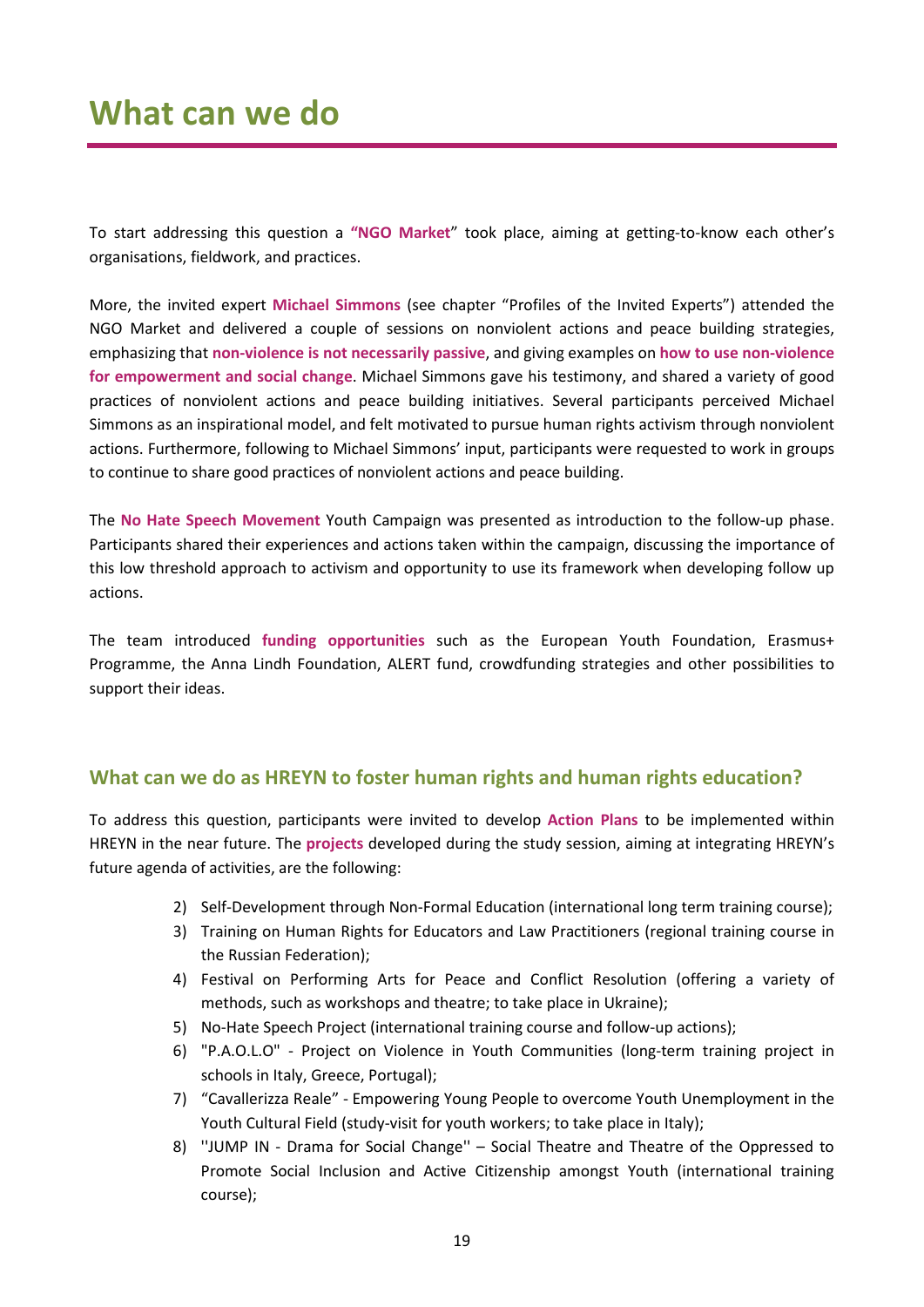9) (optional transversal group) Working group on how to integrate the Action Plans developed during this study session into HREYN's overall Plan of Action, and how to improve future communication between all members.

Moreover, a session on "Campaigning and Visibility" was held, addressing concepts and sharing tools and good practices, to outstretch the reach of future HREYN projects.

Last but not least, a professional **video** was produced during the study session, to act as a multiplier tool amongst HREYN members, partners, stakeholders and all those interested in joining our network.

### **Conclusions**

The Study Session showed the importance of bringing together youth trainers, youth workers and activists living in conflict areas as a concrete step for building dialogue and peace in Europe.

In addition to the learning points for participants and to the planned as follow-up, this Study Session has been a very important moment to reflect on the network's needs and potential for the future. The action plan sessions gave the opportunity to share views on the structure of HREYN and how to better

adjust it to members' needs in the future.

During activities and ongoing discussions, often participants shared the concern that HREYN will become an international organisation with little **connection to the local levels**; one of the strengths of HREYN is that it is composed by activists and practitioners who are active at local level, the network should better track what members are doing locally and improve the local impact of HREYN actions.

Participants also shared the interest to better facilitate the access to **disadvantaged youth** to HREYN activities. International networks offer the opportunity to participate to high quality educational activities such as study sessions, conferences and symposia but in these years, we experienced few chances to engage youth at risk of social exclusion to such opportunities.

HREYN activities should also try to **respond to the new challenges of the ongoing political and social scenario in Europe** and how these challenges affect the protection and promotion of Human Rights of young people. The current Study Session is a good example of this approach as it addresses current conflicts, next activities should better implement this approach, for example by working on the rise of extremism and the public discourse on LGBT youth as a consequence of the equal marriages recognised in different European countries.

The network should also now develop a more strategic vision in terms of **capacity building** for the network and for its members, especially in terms of advocacy for HRE at national levels.

Given the above discussion, the group proposed the following activities to be considered by the current board for the 2016-2018 action plan: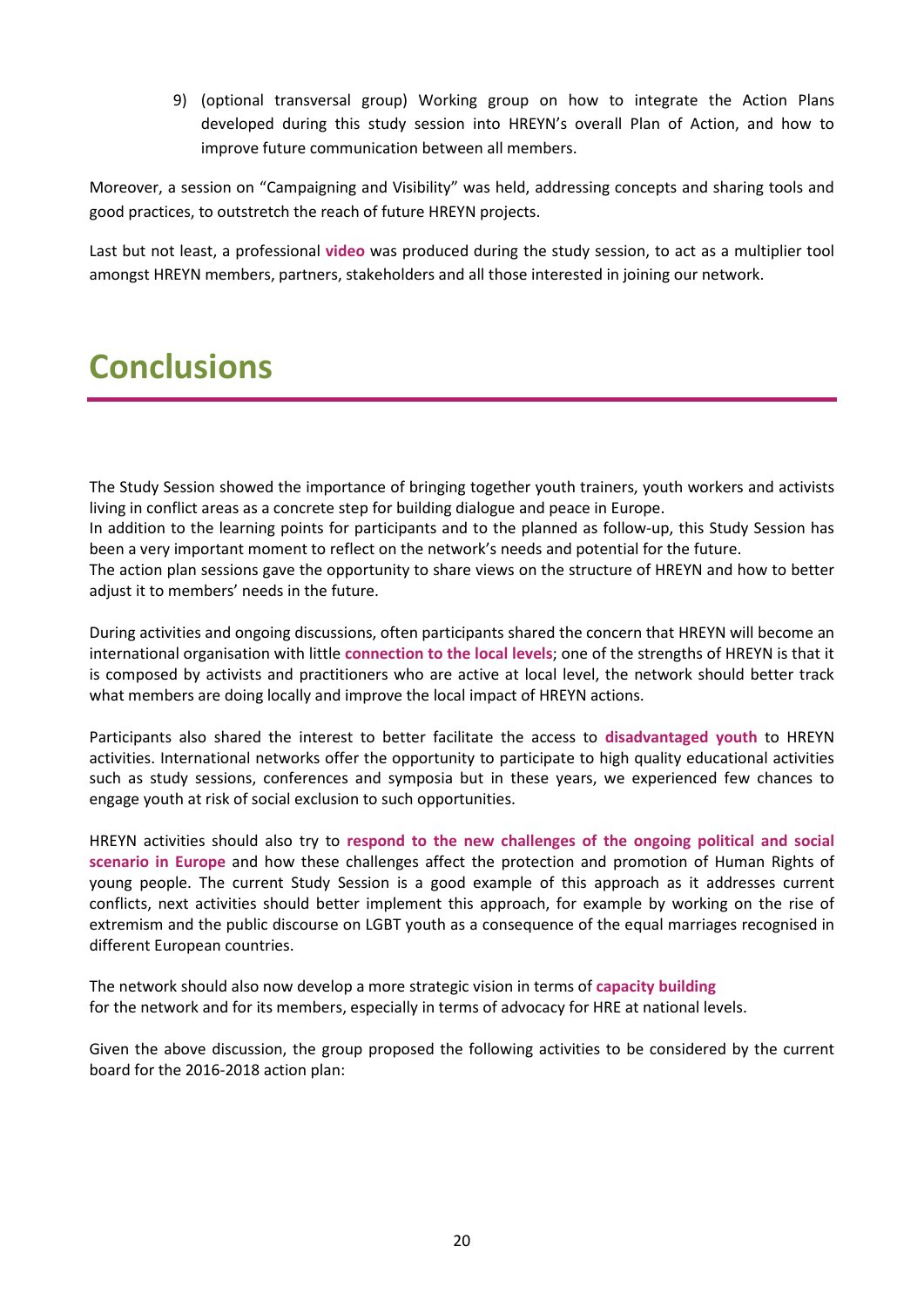# **Useful Materials and Links**

HREYN- Human Rights Education Youth Network. [http://www.hre-youth.net](http://www.hre-youth.net/)

T-Kit - Youth transforming conflict, Council of Europe and European Commission, October 2012. <http://pjp-eu.coe.int/en/web/youth-partnership/t-kit-12-youth-transforming-conflict?inheritRedirect=true>

Youth and Environment Europe: Conflict management & conflict transformation, YEE Handbook, 2010. [http://www.yeenet.eu/images/stories/documets/Publications/General\\_Publications/Conflict\\_managemen](http://www.yeenet.eu/images/stories/documets/Publications/General_Publications/Conflict_management.pdf) [t.pdf](http://www.yeenet.eu/images/stories/documets/Publications/General_Publications/Conflict_management.pdf)

Конфликт Conflict Soviet Animation, Youtube.com <https://www.youtube.com/watch?v=wImBk5PO9GQ>

War Resisters' International: Handbook for Nonviolent Campaigns, Second Edition, 2014. [http://www.wri-irg.org/system/files/wri\\_handbook\\_2014\\_inner\\_AMENDED.compressed.pdf](http://www.wri-irg.org/system/files/wri_handbook_2014_inner_AMENDED.compressed.pdf)

Mary Scannell: The Big Book of Conflict Resolution Games, 2010. <http://www.institutik.cz/wp-content/uploads/2010/10/The-big-book-of-conflict-resolution-games.pdf>

J. Galtung: Peace by Peaceful Means: Peace and Conflict, Development and Civilization, Sage, London, 1997.

Ron Kraybill: Style Matters - The Kraybill Conflict Style Inventory, Riverhouse ePress. <http://www.riverhouseepress.com/about/style-matters-inventory>

National Institute of Children and Youth (NIDM): Keys for Life: development of key competencies in freetime and non-formal education.

<https://kvalita.nidv.cz/>

Filip Pospíšil (ed.): Umění protestu/Art of the Protest. Kosmas, 2013.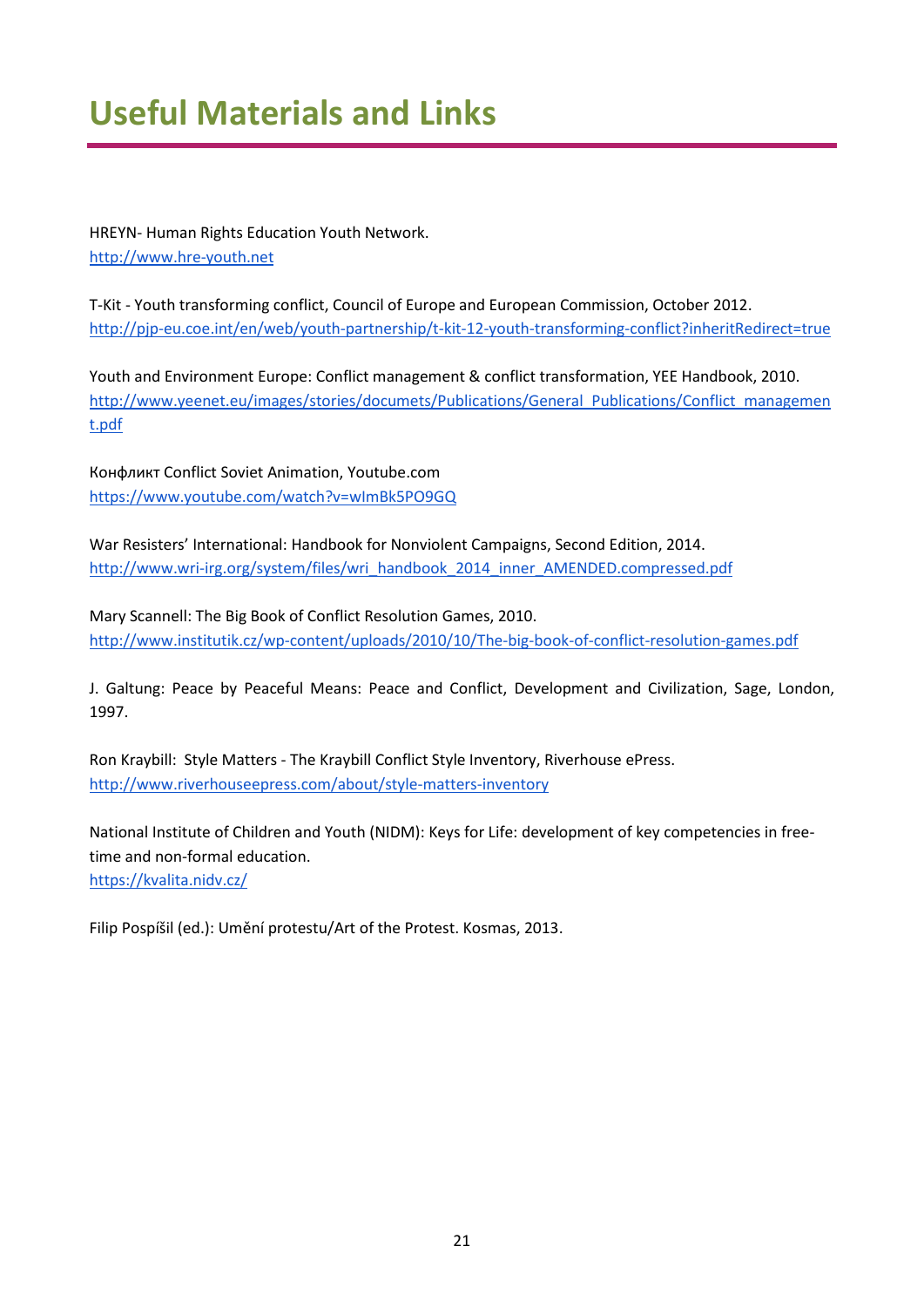### **Ambassador Prof. Dr. István Gyarmati**

"After earning his Ph.D. in Military Science, Dr. Gyarmati worked at the Zrínyi Miklós National Defense University, the Association of Hungarian Journalists, and the Hungarian Ministry of Foreign Affairs. He served as the Alternate Permanent Representative of Hungary to the IAEA from 1981 to 1986. He participated in the Conference on Security and Co-operation in Europe, he was the deputy head of the Hungarian delegation at the negotiations on conventional armed forces in Vienna in 1989, and he participated in the negotiations surrounding the withdrawal of Soviet troops from Hungary. From 1992 to 1994 he led the Hungarian delegation to the expert meetings of the Helsinki Summit, the Hungarian expert delegation to the London Conference on Yugoslavia, and the Department for Security Policy and Cooperation at the Ministry of Foreign Affairs. After serving in various positions in Eastern Europe and the Balkans, he became Deputy Secretary of State for Integration at the Ministry of Defense in 1996 then Undersecretary for Policy in 1998. He held top leadership positions at the Organization for the Prohibition of Chemical Weapon, the EastWest Institute, and the OSCE/ODIHR Election Monitoring Mission in Moldova. He was President and CEO of the ICDT since 2005 and became President of the Centre for Democracy Public Foundation in 2011. He is again President of ICDT since 2013. He speaks English, German, Russian, and French."

Dr. Gyarmati is currently the President of the International Centre for Democratic Transition (ICDT).

Personal profile: <http://www.icdt.hu/about-us/boards-and-staff/staff>

#### **Michael Simmons**

"Has been an international human rights and peace activist over 40 years. Beginning as an organiser for the Student Nonviolent Coordinating Committee during the 1960s in the United States, over his career Michael has taken his work to Africa, Asia, Europe and the Middle East. He has organised conferences and seminars in Europe and Africa on the impact of East-West Tension on the Third World; seminars on peace and reconciliation in Bosnia, Macedonia and Kosovo during and after the Balkan War; a regional conference on sex trafficking in the Balkans; and has done extensive work with Roma in Central Europe on Roma human rights issues.

He has lectured on and written about US foreign and military policy, nuclear weapons, conflict resolution, human rights, and all forms of violence against women, with an emphasis on trafficking of women and girls in the US, Africa and Europe. He regularly presents at international conferences and seminars, and frequently addresses workshops, symposia, classes, and student groups at universities in Europe and the United States.

Michael is the Co-Director, with Linda Carranza, of the Raday Salon, a human rights program in Budapest, Hungary, focused on education and outreach. He also provides consulting services to non-governmental organizations, particularly those focused on human rights, anti-discrimination, and peace building, and conducts trainings on human rights issues and advocacy for NGOs and youth activists."

Personal website: [http://www.msimmons.org](http://www.msimmons.org/)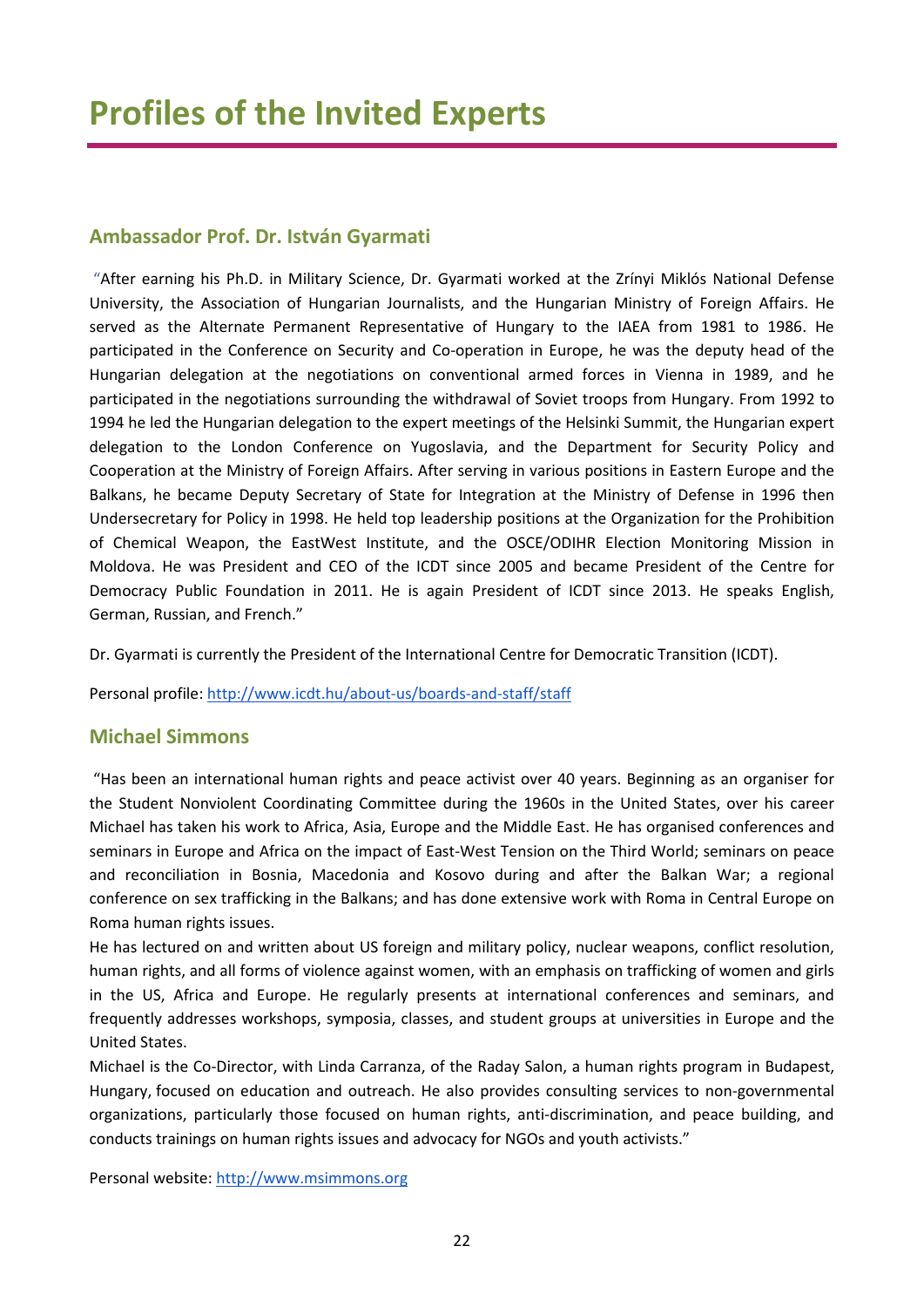# **List of participants**

| Country                   | Name, Surname               | Organization                                              |
|---------------------------|-----------------------------|-----------------------------------------------------------|
| Armenia                   | Mushegh Galstyan            | World Independent Youth Union                             |
| Azerbaijan                | Seymur Valiyev              | Bridge to the Future [YPU]                                |
| <b>Belarus</b>            | Iryna Kraskouskaya          | Grodna Public Association of Young Intellectuals<br>[VIT] |
| <b>Belarus</b>            | Anastasia Zhavrid           | Youth Human Rights Group                                  |
| <b>Czech Republic</b>     | Ondřej Klus                 | BeInternational                                           |
| Georgia                   | Tea Bulia                   | COMPASS - Agency of Youth Promotion and<br>Development    |
| Georgia                   | <b>Tamar Tkemaladze</b>     | <b>DRONI Youth Association</b>                            |
| Georgia                   | Ekaterine<br>Gogoberishvili | Youth For Peace and Equality                              |
| Georgia                   | Mkrtich<br>Shakhdinarian    | Identoba                                                  |
| Greece                    | <b>Elftherios Kiskireas</b> | Citizens in Action [CiA]                                  |
| Greece                    | Theano Ioanna<br>Gympaki    | <b>Youthnet Hellas</b>                                    |
| Hungary                   | András Abaffy               | MeOut Youth Association                                   |
| Italy                     | Mara Caruso                 | Giosef - Unito                                            |
| Italy                     | Claudio Nicosia             | Amnesty International                                     |
| Italy                     | Marco Rezoagli              | Cavallerizza Reale                                        |
| Portugal                  | <b>Muhammed Nerkiz</b>      | Dinamik Gelişim Derneği                                   |
| Romania                   | Ana Braghis                 | <b>Centre for Social Transformation</b>                   |
| <b>Russian Federation</b> | Margarita Zhukova           | Youth Movement SFERA                                      |
| <b>Russian Federation</b> | Yulia Khalikova             | The German-Polish-Russian Trialogue                       |
| <b>Russian Federation</b> | Alyona Fursova              | International School of Human Rights and Civil<br>Action  |
| <b>Russian Federation</b> | Olga Vasilyeva              | Human being and Law                                       |
| <b>Russian Federation</b> | Ilya Savelyev               | <b>LGBT Network</b>                                       |
| <b>Russian Federation</b> | Nikolai Kazantsev           | AEGEE - Moskva                                            |
| <b>Russian Federation</b> | Lada Burdacheva             | Youth Human Rights Movement                               |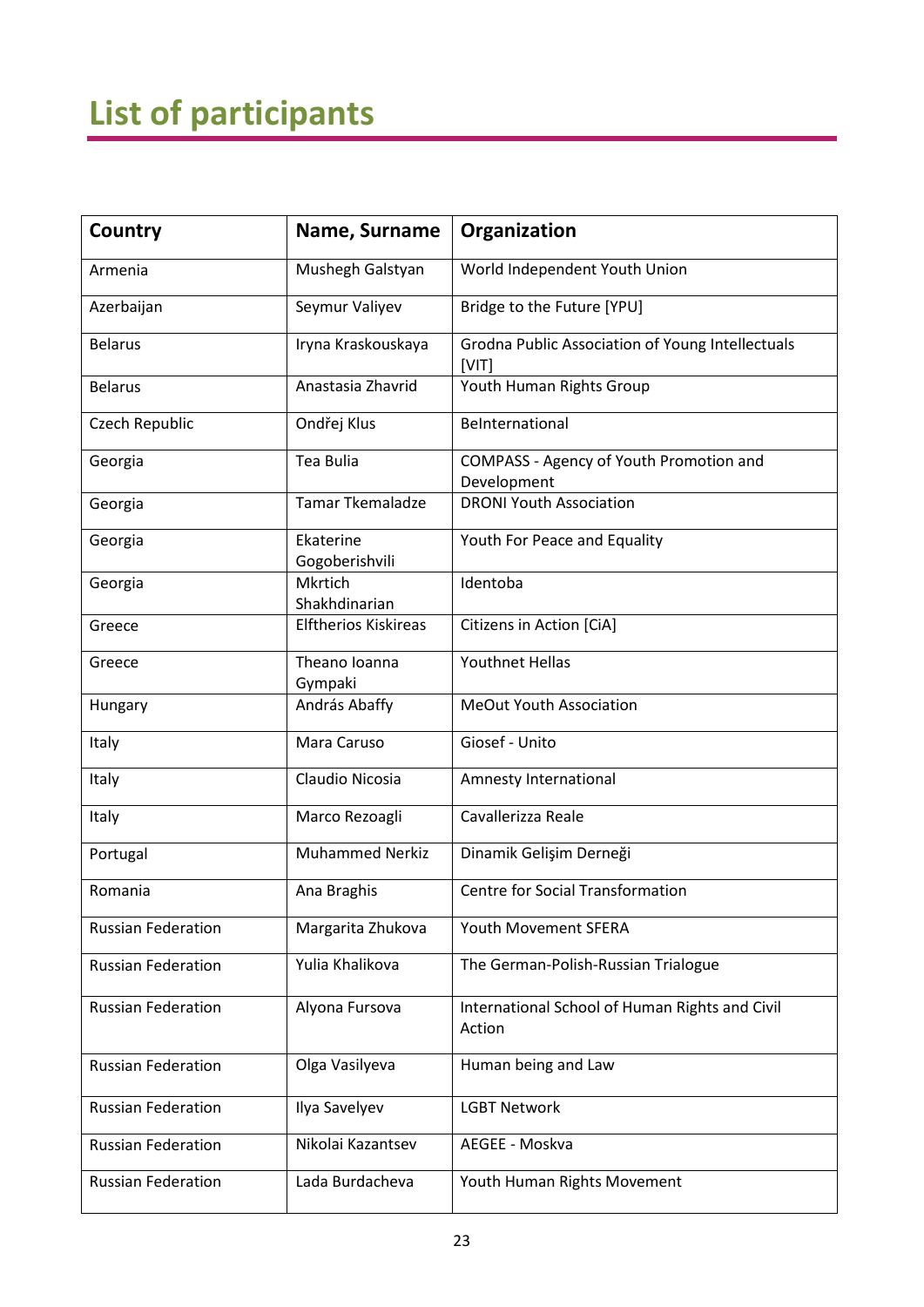| <b>Russian Federation</b>                            | Gleb Paykachëv        | <b>Murmansk Memorial</b>            |
|------------------------------------------------------|-----------------------|-------------------------------------|
| Serbia                                               | Ksenija Joksimovic    | <b>ALTERO</b>                       |
| Spain                                                | Federica Milano       | Euroacción                          |
| Spain                                                | Magdalena Jarmoc      | Euroacción                          |
| "The<br>Yugoslav<br>Former<br>Republic of Macedonia" | Sasho Kochankovski    | AMOS Centre for Human Rights        |
| Ukraine                                              | Revaz Tateishvili     | Insha Osvita                        |
| Ukraine                                              | Evhenii Luhanskyi     | Dnepropetrovsk Youth Council        |
| Ukraine                                              | Xenia Shimanskaya     | <b>Center for Civil Liberties</b>   |
| Ukraine                                              | Katerina Dayneko      | Gromadska Alternative               |
| Ukraine                                              | Bogdan<br>Melnykovych | Charitable Foundation " East- SOS " |

# **Preparatory team**

Sónia Breda: Course Director (HREYN Vice-President and Co-Founder)

Emilia Astore: Trainer/Facilitator (HREYN President and Founder)

Giorgi Kikalishvili: Trainer/ Facilitator (HREYN Member and Co-Founder)

Maxim Burmitskiy: Trainer/ Facilitator (HREYN Member and Co-Founder)

Lela Bernátová: Trainer/ Facilitator (Member of DRONI)

Tatevik Margaryan: Educational Advisor

Tonny Joosten: Job Shadower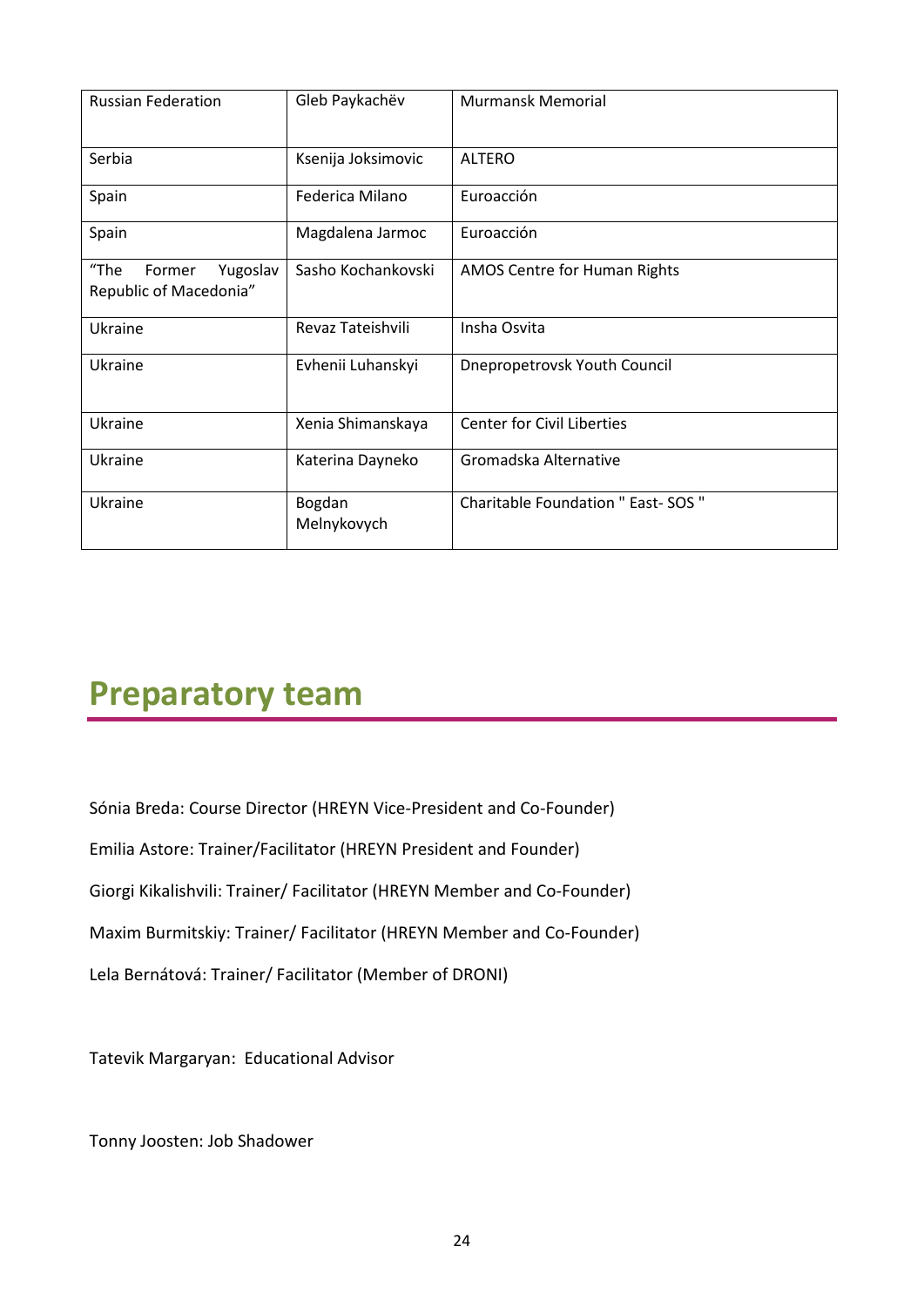### **Programme**

### *Sunday, 13th March 2016*

- Arrival of Participants
- 19:00 Dinner
- 20:30 Welcome Evening

### *Monday, 14th March 2016*

- 09:15 Official Opening/ Getting-to-Know
- 11:00 Break
- 11:30 Aims & Objectives of the Study Session/ Expectations/ Programme Presentation
- 13:00 Lunch
- 14:30 Group Building Activity
- 16:00 Break
- 16:30 Presentation of the Council of Europe and HREYN
- 18:00 Reflection Groups
- 19:00 Dinner
- 21:30 Intercultural Evening

### *Tuesday, 15th March 2016*

- 09:15 Concepts of Conflict & Violence (Part I)
- 11:00 Break
- 11:30 Conflict & Violence (Part II)
- 13:00 Lunch
- 14:30 Peace Building
- 16:00 Break
- 16:30 NGO Market
- 19:00 Dinner
- 20:15 Reflection Groups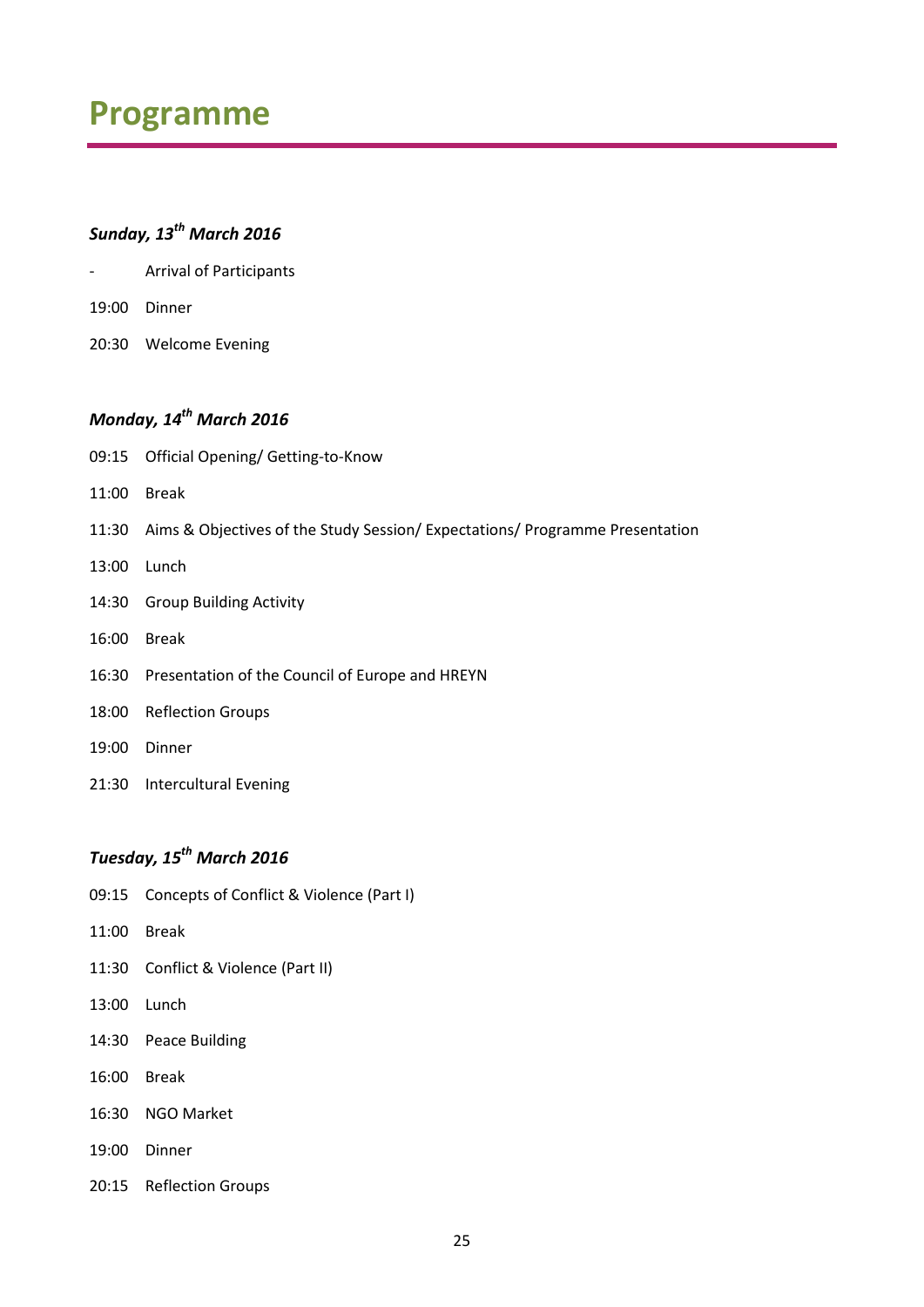### *Wednesday, 16th March 2016*

- 09:15 Dealing with Conflict: Study-Cases
- 11:00 Break
- 11:30 "Non-Violence is not Passive"

by Michael Simmons (Raday Salon, Hungary)

- 13:00 Lunch
- 14:30 "Non-Violence for Empowerment and Social Change"

by Michael Simmons (Raday Salon, Hungary)

- 16:00 Break
- 16:30 Non-Violent Actions/ Competences of Young Activists
- 18:00 Reflection Groups
- 19:00 Dinner

– Free Evening

21:00 Optional screening of the interview on "The Five Day War: political, economic and security overheads of the conflict involving the Kremlin and Georgia" with Prof. Armando Marques Guedes (Nova University of Lisbon, Portugal) – produced by Miguel Serradas and Sónia Breda (Portugal).

#### *Thursday, 17th March 2016*

09:15 "Geostrategic Analysis of the Conflict involving the Kremlin and Ukraine"

by Ambassador Prof. Dr. István Gyarmati (ICDT - International Centre for Democratic Transition, Hungary)

- 11:00 Break
- 11:30 "Geopolitical Analyses of the On-going Clashes in Europe"

by Ambassador Prof. Dr. István Gyarmati (ICDT - International Centre for Democratic Transition, Hungary)

13:00 Lunch

Free Afternoon in the City

19:00 Dinner Out in the City

#### *Friday, 18th March 2016*

09:15 Conflict Mediation

11:00 Break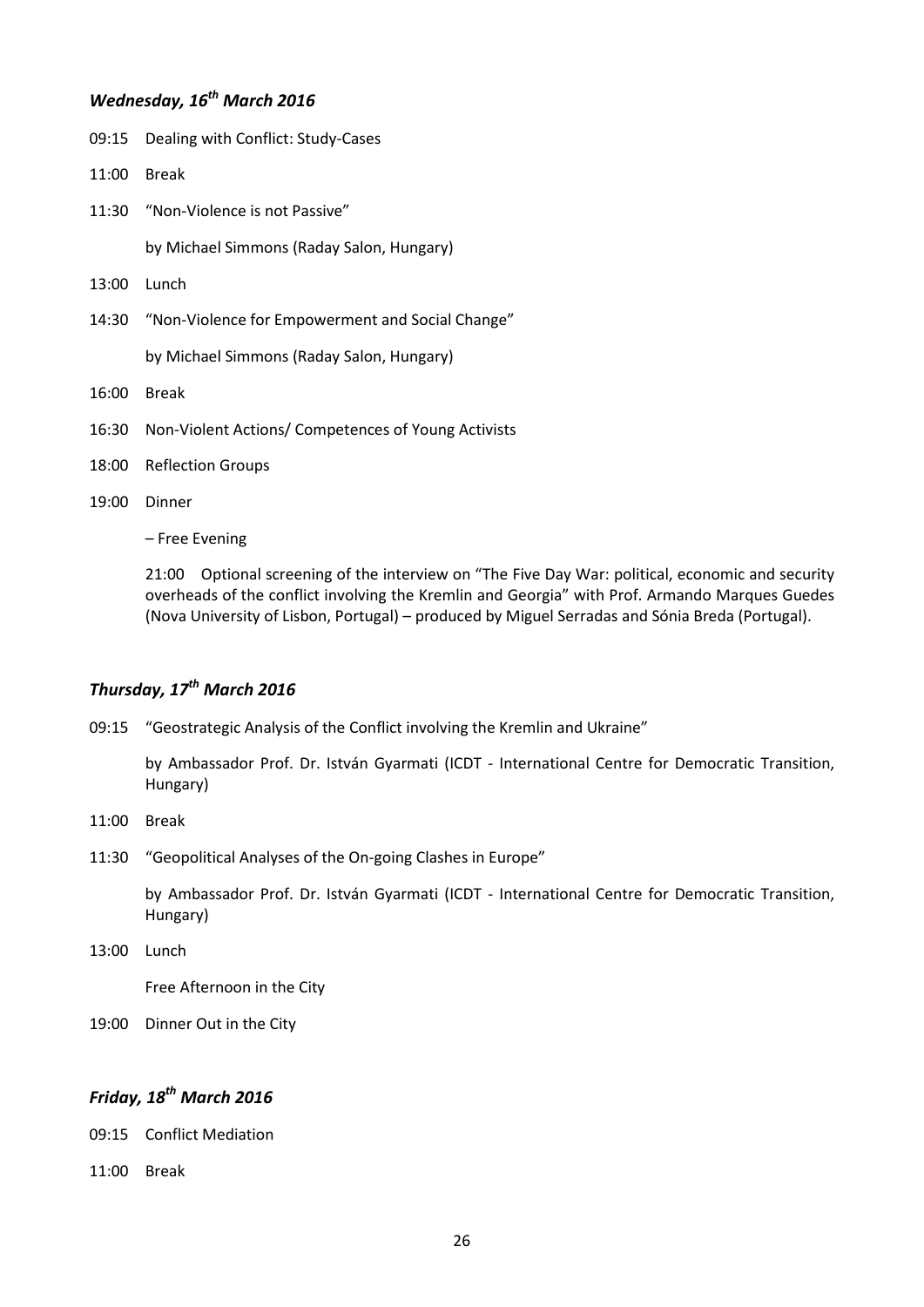- 11:30 The No Hate Speech Movement Funding Opportunities for Peace Building Projects 13:00 Lunch
- 14:30 Peace Building: Action Planning (Part I)
- 16:00 Break
- 16:30 Peace Building: Action Planning (Part II)
- 18:00 Reflection Groups
- 19:00 Dinner
- 21:30 Optional Networking Activity

### *Saturday, 19th March 2016*

- 09:15 Presentation of Action Plans (Part I)
- 11:00 Break
- 11:30 Campaigning & Visibility
- 13:00 Lunch
- 14:30 Follow-Up Strategies
- 16:00 Break
- 16:30 Final Evaluation
- 19:00 Dinner
- 21:30 Farewell Party

### *Sunday, 20th March 2016*

– Departure of Participants.